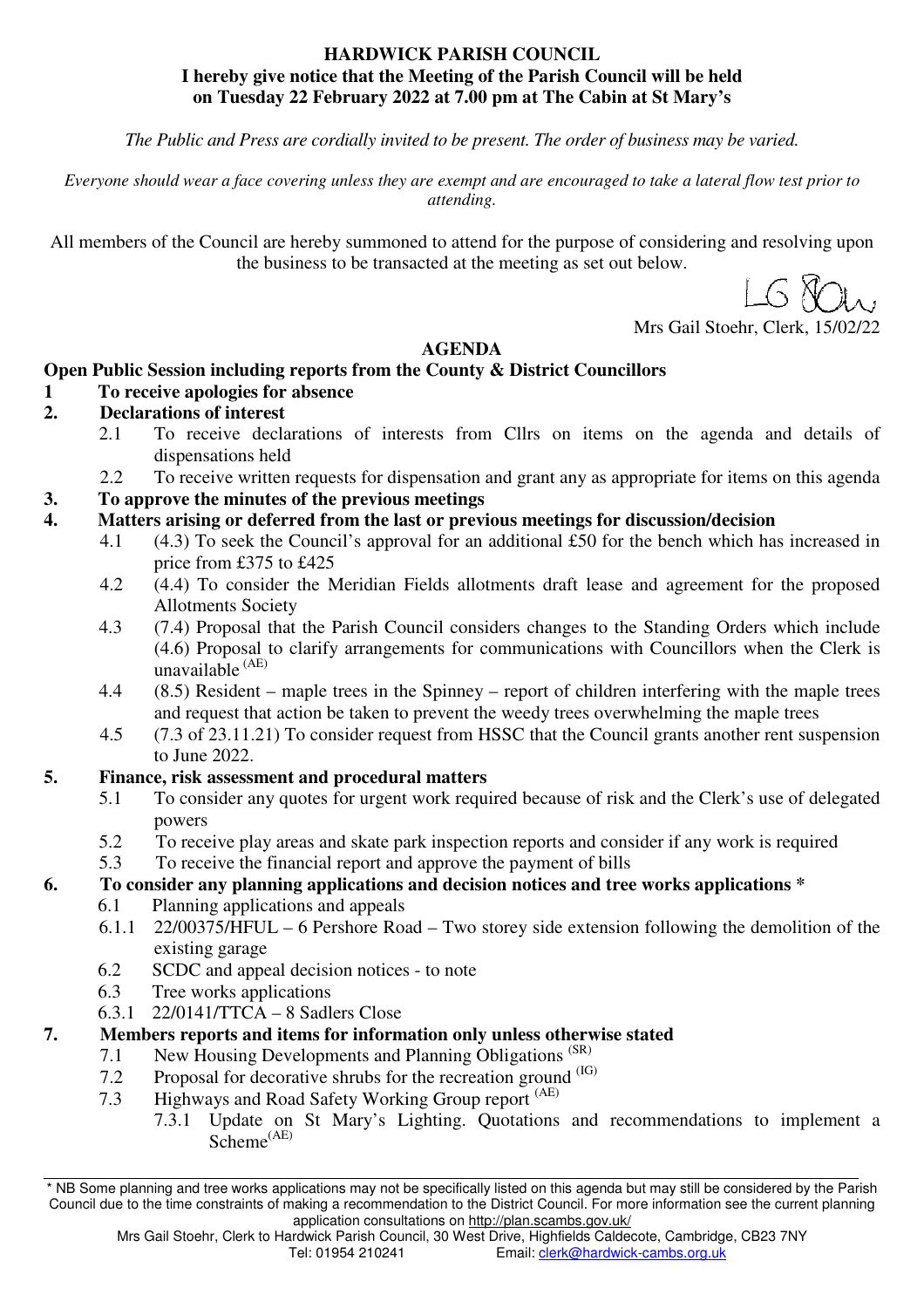- 7.3.2 As a result of discussions with contractors for St Mary's lights, to consider options of maintenance on St Neots Road. Proposal to reconsider the PC policy June 2021 meeting. (AE)
- 7.3.3 Conclusions of St Neots Road lay-by survey with proposal that the results should be put to GCP for a re-think of their proposals to remove them. (Likely public attendance from Ash Croft Veterinary, maybe others) (AE)
- 7.3.4 Parish Council have not debated Active Travel proposals for St Neots Road. Proposal for a debate of options we have received so far with a Recommendation HPC insist on involvement with GCP to input to the next round of Active Travel consultation mandated by the Transport and Highway Committee  $7<sup>th</sup>$  December 2021 so that all options are considered  $(A<sup>\hat{E}</sup>)$
- 7.3.5 Highways and Road Safety WG will report back on a meeting with Highways projects called to discuss options of outstanding LHI and PFHI schemes for which Finance is already available or in the process of being obtained through DoV, Oct 2021 HPC Meeting referees. Proposal that HPC agrees to proceed <sup>(AE)</sup>
- 7.4 Proposal The Clerk to ensure that copies of all current outstanding invoices and salary payments are emailed to ALL councillors at least one day before the meeting (by 5 pm the previous day) thus giving adequate notice for reviewing should there be a query. The Bacs payment process should only take place after approval of only those invoices/salary payments that have been sent within the adequate notice period, a show of hands at the monthly PC meeting or email approval by councillors. Invoices/salary payments that have not been sent with adequate notice as above would not be considered acceptable for approval. (PJ)
- 7.5 Proposal that the Parish Council applies for a Community Chest grant for the Queen's Platinum Jubilee event <sup>(AJ)</sup>
- 7.6 Proposed for the already agreed passenger islands on St Neots Rd, that HPC to agree a cost of approx 7K for a feasibility/design to be carried out by Josh Rutherford's group- Highways CCC. A detailed quotation from Josh will be provide more clarification when received in a day or two, but the design budget will be within 7K
- **8. To consider any correspondence/communications received requiring formal noting by or a decision of the Council** 
	- 8.1 Hardwick Football Club request for removal of the Astro cricket wicket to allow a second football pitch
	- 8.2 Millers Way to consider correspondence from Civilistix requesting details of a barrier supplier and an update of the tender invitations
- **9. Closure of meeting**

<sup>\*</sup> NB Some planning and tree works applications may not be specifically listed on this agenda but may still be considered by the Parish Council due to the time constraints of making a recommendation to the District Council. For more information see the current planning application consultations on http://plan.scambs.gov.uk/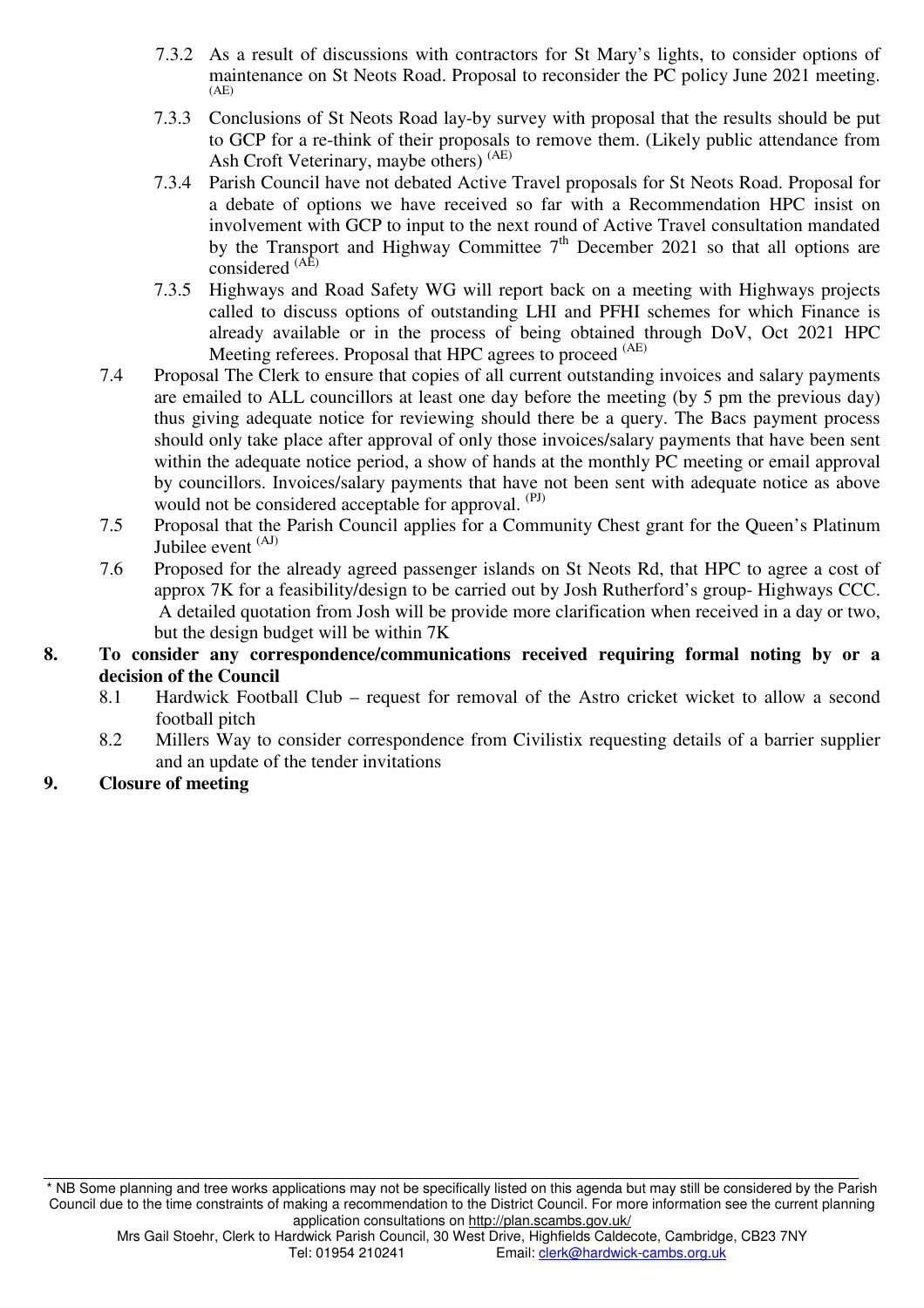### **CLERK REPORT TO HARDWICK PARISH COUNCIL MEETING ON 22 FEBRUARY 2022**

### **Open Public Session including reports from the County & District Councillors**

- 1. To receive apologies for absence will be reported to the meeting.
- 2. Declarations of interests members should declare their interests state why they have an interest, the type of interest held and if they have a dispensation state this and the extent of their dispensation i.e. to either speak or speak and vote. If members have a pecuniary interest, having declared an interest they must not take part in the agenda item unless they have been granted a dispensation to do so.
- 3. To approve the minutes of the previous attached
- 4. Matters arising or deferred from the last or a previous meeting for discussion/decision
- 4.1 (4.3) To seek the Council's approval for an additional £50 for the bench which has increased in price from £375 to £425
- 4.2 To consider the Meridian Fields allotments draft lease and agreement for the proposed Allotments Society

Steve Gaze has written:

"Please find attached the first draft of paperwork for the Meridian Fields Allotments, for discussion, relevant amendment and approval at the forthcoming HPC meeting, This paperwork is based on proformas from the National Allotment Society and covers:

- \* Parish Council to Allotment Association agreement + supporting notes
- \* Allotment Association to individual Plot Holder agreement + supporting notes

I have concentrated on the Parish Council to Allotment Association agreement at this stage, and I've compared it with the Chivers lease to the Hardwick Allotment Association and noted a couple of things that I thought might be relevant. I started making my comments in red text, and then realised that I could "track changes" and "add comments", so switched to using this feature. I sent this to Ian for his comments last month, and have followed up with a phone call. He hasn't given me any comments so I'm assuming that he is okay with this, and as agreed at the January meeting of the HPC we would like to move forward and have this ready for the meeting with interested parties in March. Please let me know if I need to do anything else ahead of the meeting."

The meeting with the residents who expressed interest in having an allotment has been arranged for 7 March in the Cabin. Cllr Gidding and Steve Gaze will host the meeting..

- 4.3 (7.4) Proposal that the Parish Council considers changes to the Standing Orders For proposals see page 25 of https://www.hardwick-cambs.org.uk/wp-content/uploads/2021/01/220125-hpc-agenda-andsupporting-papers-1.pdf and proposed Standing Order 11
- 4.4 (8.5) Resident maple trees in the Spinney report of children interfering with the maple trees and request that action be taken to prevent the weedy trees overwhelming the maple trees For background see the Clerk's report https://www.hardwick-cambs.org.uk/wpcontent/uploads/2021/01/220125-hpc-agenda-and-supporting-papers-1.pdf
- 4.5 (7.3 of 14/12/21) To consider request from HSSC that the Council grants another rent suspension to June 2022.

The HSSC written request has been circulated to all Parish Council members.

- 5. Finance and risk assessment and procedural matters
- 5.1 To consider any quotes for urgent work required because of risk and Clerk's use of delegated powers None at the time of writing.
- 5.2 To receive play areas and skate park inspection reports and to consider if any work is required
- 5.3 To receive the financial report and approve the payment of bills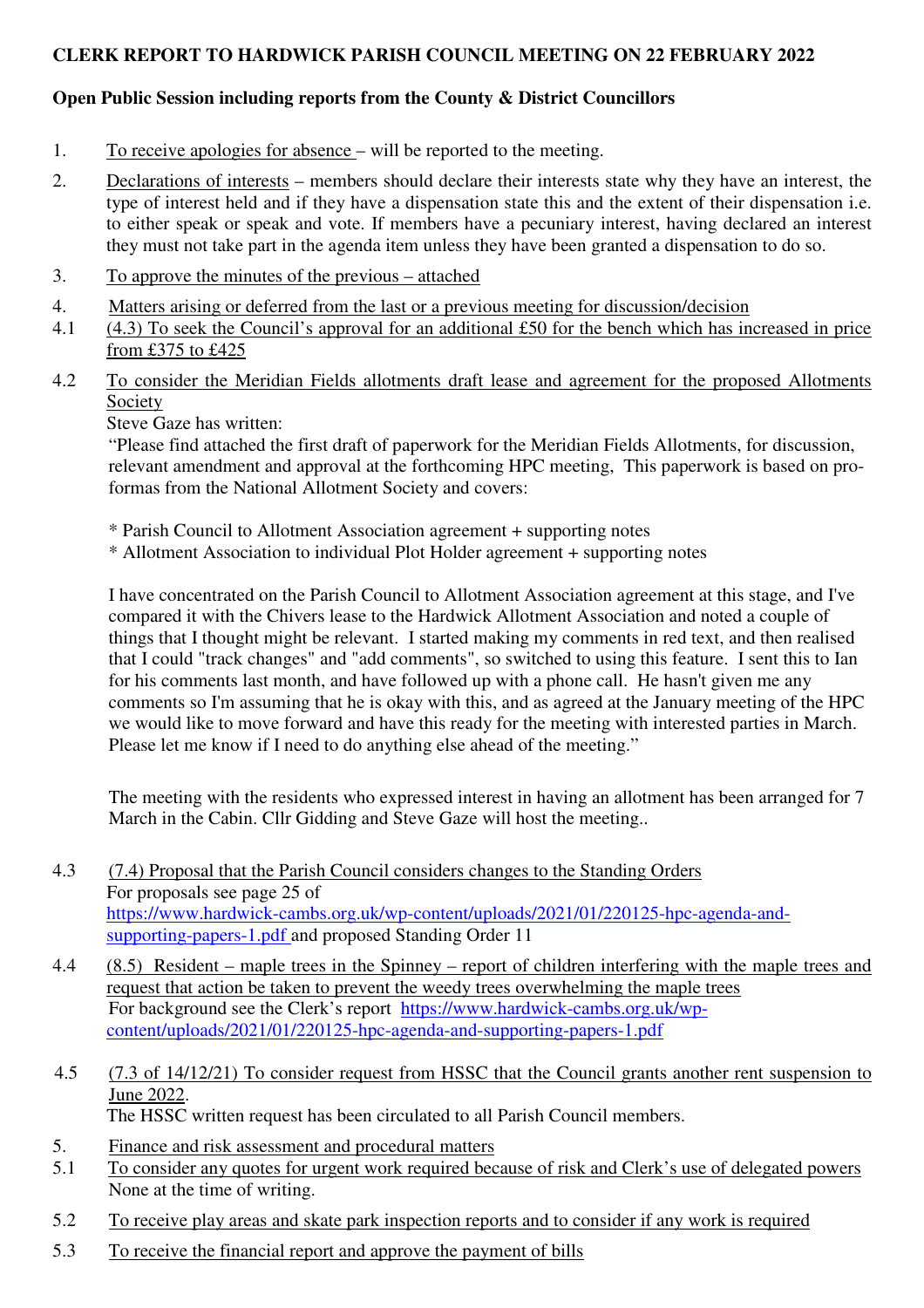Attached. Invoices for payment have been circulated to all Cllrs.

The new Opus invoice is has been adjusted again by Opus to reflect the Clerk's complaint that a standing charge was being applied to MPANS with 0 consumption.

6.1 Planning applications and appeals

NB Some planning applications may not be specifically listed on this agenda but may still be considered by the Parish Council due to the time constraints of making a recommendation to the District Council. For more information see the current planning application consultations and appeals on http://plan.scambs.gov.uk/swiftlg/apas/run/wchvarylogin.display

- 6.1.1 22/00375/HFUL 6 Pershore Road Two storey side extension following the demolition of the existing garage
- 6.2 SCDC and appeal decision notices to note
- 6.2.1 21/01345/FUL Newton House, 147 St Neots Road Redevelopment to form 2 no. one bedroom and 3 no. two bedroom apartments with associated car parking, cycle storage, and bin storage – Permission granted.
- 6.3 Tree works applications

Tree works applications may now be viewed on the SCDC Planning Portal. NB Some tree works applications may not be specifically listed on this agenda but may still be considered by the Parish Council due to the time constraints of making a recommendation to the District Council. For more information see the current tree works application consultations on http://plan.scambs.gov.uk/swiftlg/apas/run/wchvarylogin.display

- 6.3.1 22/0141/TTCA 8 Sadlers Close
- 7. Members' reports and items for information only unless otherwise stated With the exception of New Housing Developments and Planning Obligations which is a standing item at all Council meetings the other proposals form members are included in the order received.
- 7.1 New Housing Developments and Planning Obligations including update from the HCCWG meeting $(SR)$
- 7.2 Proposal for decorative shrubs for the recreation ground <sup>(IG)</sup>
- 7.3 Highways and Road Safety Working Group report <sup>(AE)</sup>
- 7.3.1 Update on St Mary's Lighting. Quotations and recommendations to implement a Scheme. (AE)
- 7.3.2 As a result of discussions with contractors for St Mary's lights, to consider options of maintenance on St Neots Road. Proposal to reconsider the PC policy June 2021 meeting. (AE)
- 7.3.3 Conclusions of St Neots Road lay-by survey with proposal that the results should be put to GCP for a re-think of their proposals to remove them. (Likely public attendance from Ash Croft Veterinary, maybe others)<sup>(AE)</sup>
- 7.3.4 Parish Council have not debated Active Travel proposals for St Neots Road. Proposal for a debate of options we have received so far with a Recommendation HPC insist on involvement with GCP to input to the next round of Active Travel consultation mandated by the Transport and Highway Committee  $7<sup>th</sup>$  December 2021 so that all options are considered  $(AE)$
- 7.3.5 Highways and Road Safety WG will report back on a meeting with Highways projects called to discuss options of outstanding LHI and PFHI schemes for which Finance is already available or in the process of being obtained through DoV, Oct 2021 HPC Meeting referees. Proposal that HPC agrees to proceed  $(A\overline{E})$
- 7.4 Proposal The Clerk to ensure that copies of all current outstanding invoices and salary payments are emailed to ALL councillors at least one day before the meeting (by 5 pm the previous day) thus giving adequate notice for reviewing should there be a query. The Bacs payment process should only take place after approval of only those invoices/salary payments that have been sent within the adequate notice period, a show of hands at the monthly PC meeting or email approval by councillors. Invoices/salary payments that have not been sent with adequate notice as above would not be considered acceptable for approval. <sup>(PJ)</sup>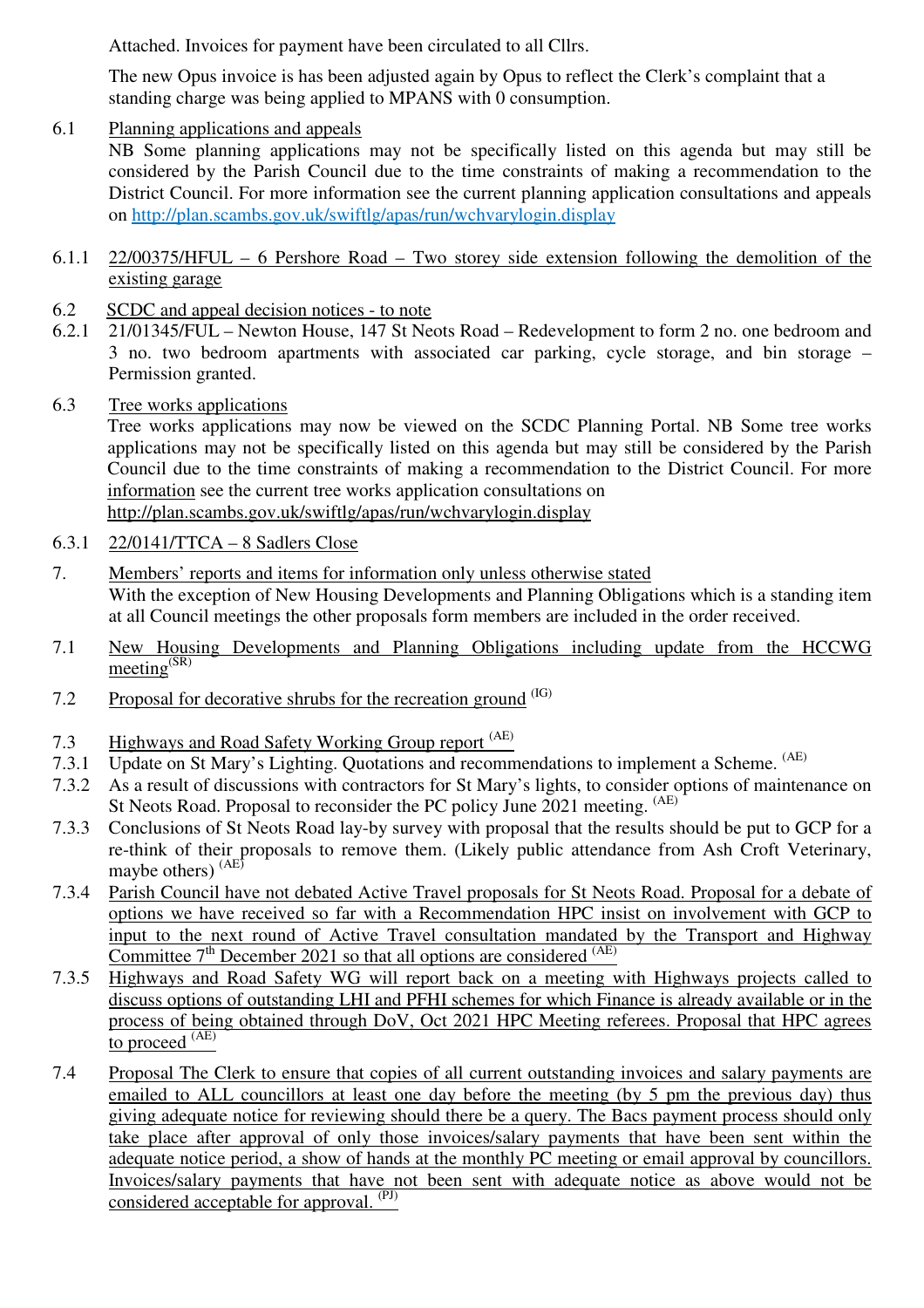If the Council adopt this it will need to clarify which Financial Regulations will need to be modified or updated as as a result of the decision. Is the intention to relieve the RFO of responsibilities for payments in accordance with existing Financial Regulations?

### 7.5 Proposal that the Parish Council applies for a Community Chest grant for the Queen's Platinum Jubilee event

Cllr Joolia writes

 "There is a group in the village who is planning for an event for the Jubilee celebration. I've been asked on behalf of the Parish Council to apply for some funding from the Community Chest, which I said I can do."

7.6 Proposed for the already agreed passenger islands on St Neots Rd, that HPC to agree a cost of approx 7K for a feasibility/design to be carried out by Josh Rutherford's group- Highways CCC. A detailed quotation from Josh will be provide more clarification when received in a day or two, but the design budget will be within  $7K^{\overline{(PJ)}}$ 

### 8. To consider any correspondence/communications received

8.1 Hardwick Football Club – request for removal of the Astro cricket wicket to allow a second football pitch

### The Football Club has written:

"Now that the football club has a Vets side we would like to mark out a second pitch on the recreation ground to avoid over use of the main pitch. Due to the planting of some trees near the car park (I believe they were planted to stop cars driving onto the field) there is no longer space to fit a second pitch where we used to have one. The only way to achieve this would be to remove the Astro cricket wicket in the middle of the recreation ground. We would like to explore whether this would be an option. We would happily provide the labour to dig it up and also any grass seed etc that would be needed to reseed the area once dug up.

How would you recommend we proceed with this? I guess this is a Parish Council matter as the owners of the recreation ground and so wanted to get your guidance on how we approach this. I don't believe the cricket club ever used the Astro as it was not deemed safe."

### Chris Fuller (Cricket Club) has commented:

"That is not an option. We reduced the length of the Astro to allow the football club to have a wider pitch. I advised at the time not to encroach on the main recreation area with more trees as it limits the possibility of a football pitch, but this was ignored. The artificial was used last year for some training and to lose a facility is very expensive to replace. Current estimates to replace are around £8k. Also if the football club were to expand their area then the width for cricket it is was to return would not be enough as it is set at 25 yards."

### 8.2 Millers Way to consider correspondence from Civilistix requesting details of a barrier supplier and an update of the tender invitations

Dan Martin of Civilistix writes

"As an update, we have now sent 4no quotation requests to what we believe suitable contractors and hope to get a response back soon (we have given them 2 weeks). Once we receive responses, we will prepare a summary email to you with our preference.

As an update on the specific bollard type you previously suggested, do you have a known supplier of this as we cannot immediately source a supplier. We have approached Broxap (the largest supplier of street furniture in the UK) who also do not supply these. Is there another more standard type of guard rail we could use?

### Further

"we have received confirmation from 3no contractors they are willing to quote for this and will be sending their quotations across by Friday  $25<sup>th</sup>$  February.

If you could confirm the barrier supplier / details that would be great and we can update our drawing to show this preference."

Civilistix's first correspondence was sent to Cllrs Joslin, Everitt and Gill in the hope that one of them could assist.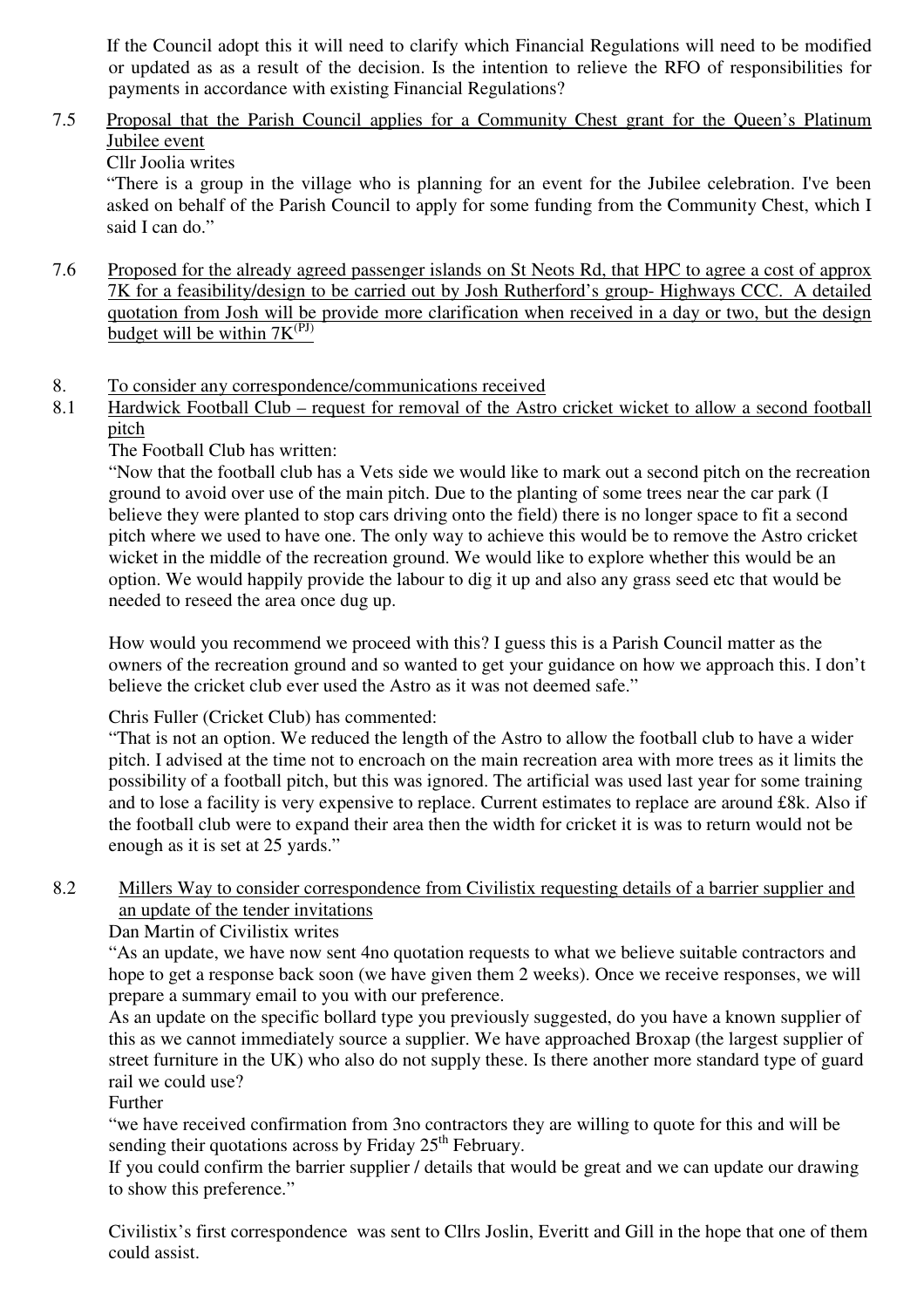## 9. Closure of Meeting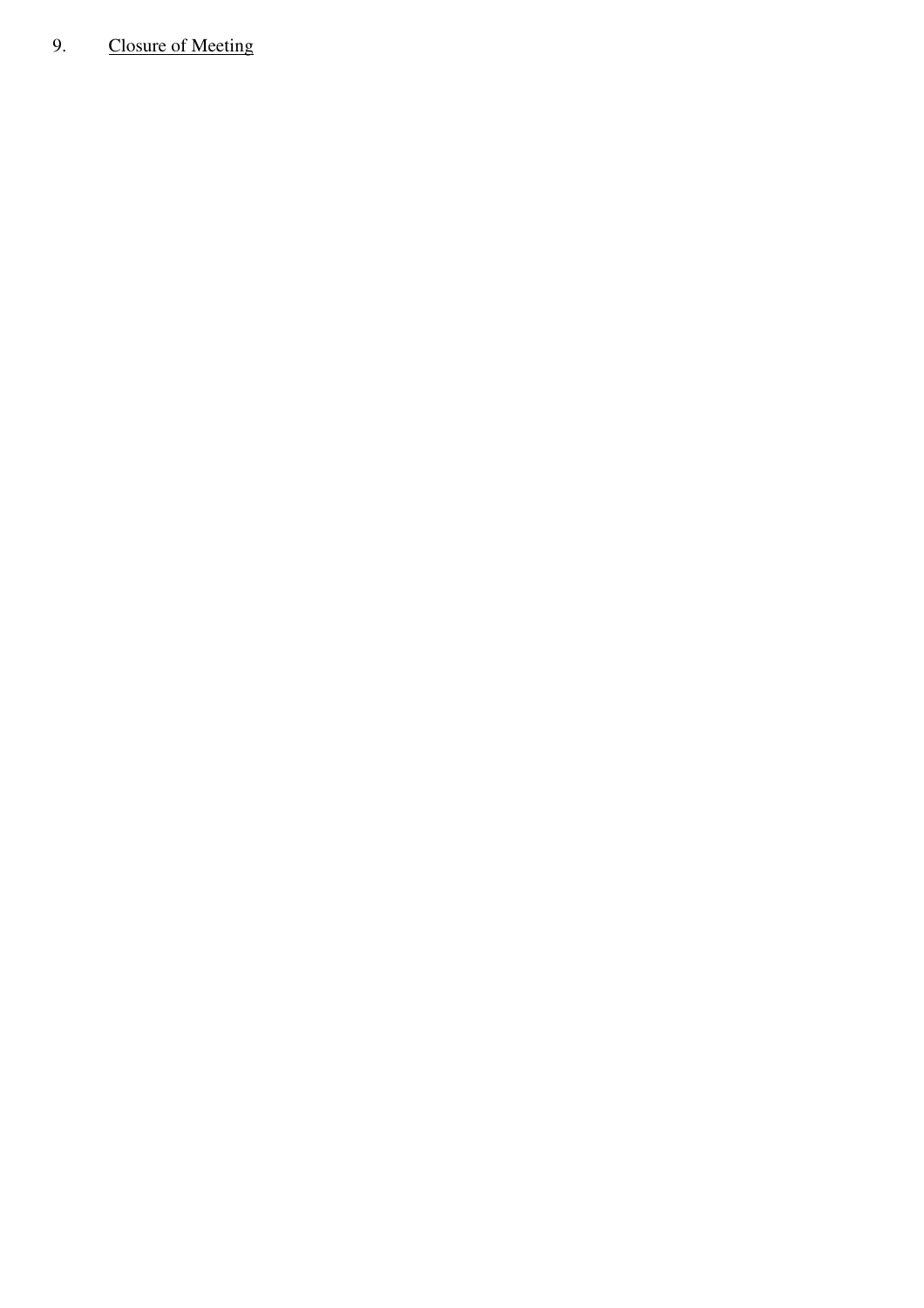

THIS AGREEMENT is made the………day of……………..

BETWEEN

(1)

of

("the Association") and

(2)

of

("the Tenant")

NOW IT IS AGREED as follows

#### **1. Interpretation**

- 1.1. Words referring to one gender will be read as referring to any other gender and words referring to the singular will be read as referring to the plural and vice versa.
- 1.2. Where the Tenant is more than one person the obligations and liabilities will be joint and several obligations and liabilities of those persons.
- 1.3. The clause headings do not form part of this Agreement and will not be taken into account in its interpretation.

#### **2. Allotment**

2.1. The Association agrees to let and the Tenant agrees to take all that piece of land situate at

 ("the Allotment Site") numbered on the Association's allotment plan and containing approximately square metres ("the Allotment Garden").

#### 3. **Tenancy and Rent**

- 3.1. The Allotment Garden shall be held on a yearly tenancy from at an annual rent of  $\mathfrak E$  which is payable to the Association by the Tenant on the of the Rent vear ("the Rent Day"). each year ("the Rent Day").
- 3.2. months notice of any rent increase will be given by the Association to the Tenant in of the preceding year to take effect the following year.
- 3.3. Water supply shall (not) be included in the rental charge. (If not included see Schedule 1 condition 5.1)
- 3.4. Where additional amenities are provided on the Allotment Site these will be taken into account when setting the following year's rent.

Tenancy Agreements 2011: Association to Tenant **Page 1**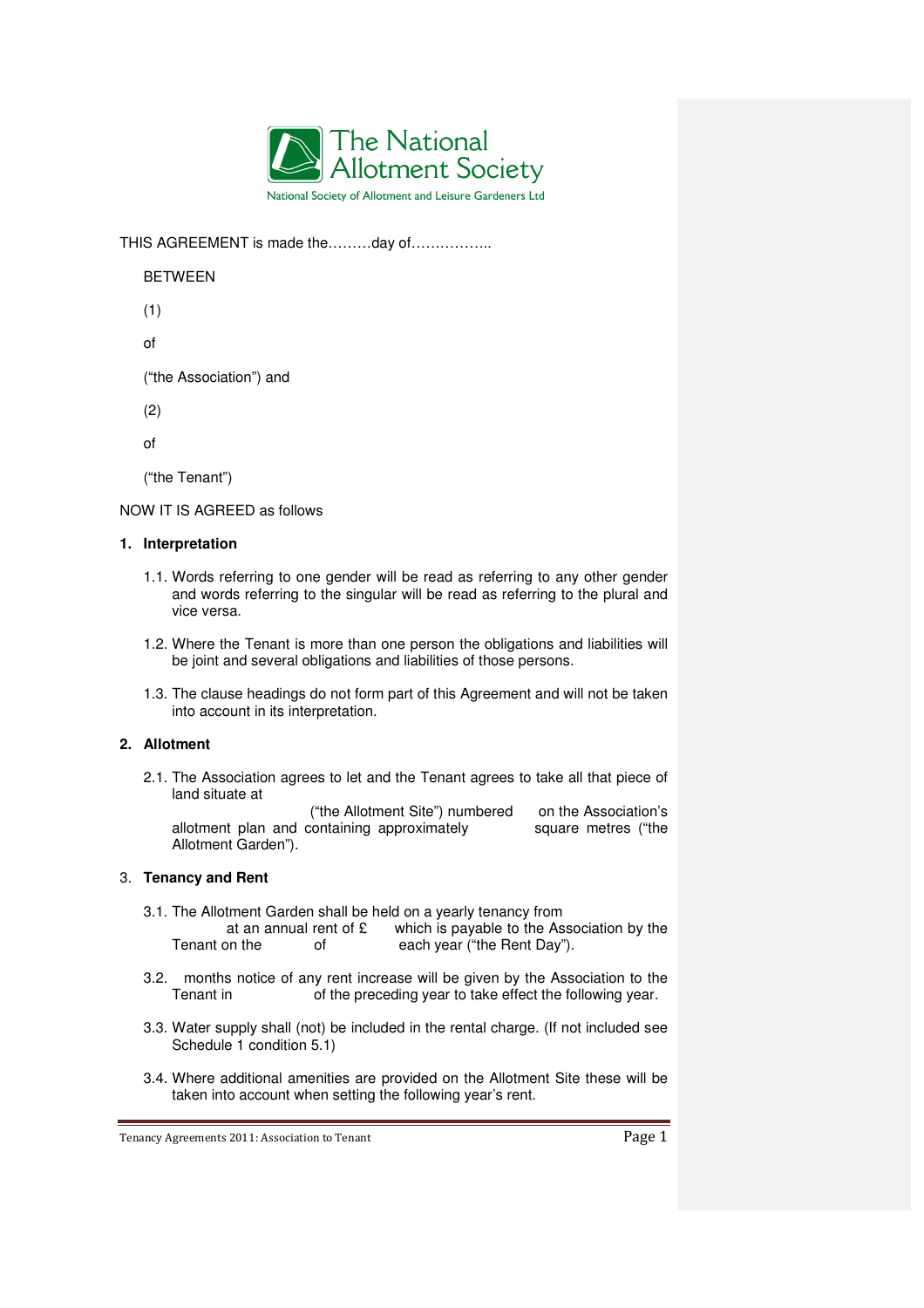#### 4. **Cultivation and Use**

- 4.1. The Tenant shall use the plot as an allotment garden only as defined by the Allotments Act 1922 (that is to say wholly or mainly for the production of vegetable, fruit and flower crops for consumption or enjoyment by the Tenant and his family) and for no other purpose and keep it free of hazards, e.g. broken glass or scrap metal etc., and reasonably free from weeds and noxious plants and in a good state of cultivation and fertility and in good condition.
- 4.2. The Tenant may not carry on any trade or business from the Allotment Site (A small amount of surplus produce may be sold as ancillary to the provision of crops for the family.)
- 4.3. The Tenant shall have at least ¼ of the Allotment Garden under cultivation of crops after 3 months and at least ¾ of the Allotment Garden under cultivation of crops after 12 months and thereafter.
- 4.4. The maximum amount of the Allotment Garden allowed to be hard landscaped e.g. patio, internal paths etc is 20%.

#### **5. Prohibition on Underletting**

5.1. The Tenant shall not underlet, assign or part with possession of the Allotment Garden or any part thereof. (This shall not prohibit another person, authorised by the Tenant, from cultivation of the plot for short periods of time when the Tenant is incapacitated by illness or is on holiday, the site representative to be informed of the other person's name.)

#### 6. **Conduct**

- 6.1. The Tenant must at all times during the tenancy observe and comply fully with all enactments, statutory instruments, local, parochial or other byelaws, orders or regulations affecting the Allotment Site.
- 6.2. The Tenant must comply with the conditions of use attached as Schedule 1.
- 6.3. The Tenant must not cause, permit or suffer any nuisance or annoyance to any other plot holder or neighbouring resident of the Allotment Site and must conduct himself appropriately at all times.
- 6.4. The Allotment Garden may not be used for any illegal or immoral purposes and the Tenant must observe all relevant legislation or codes of practice relating to activities they carry out on the Allotment Garden.
- 6.5. The Tenant must comply at all times with the Constitution of the Association from time to time (a copy of the Constitution current at the time of signing this agreement is attached to this agreement. A copy of the current constitution can be found on the notice board of the Association.)
- 6.6. The Tenant shall not enter onto any other plot at any time without the express permission of the relevant plot holder.
- 6.7. Any person who accompanies the Tenant to cultivate or harvest may not at any time enter onto another plot without the express permission of the relevant plot holder. The Tenant is responsible for the actions of children and others entering the Allotment Site with his permission.

Tenancy Agreements 2011: Association to Tenant Page 2

**Comment [S1]:** Add clause on keeping livestock, if included in Council to Association agreement?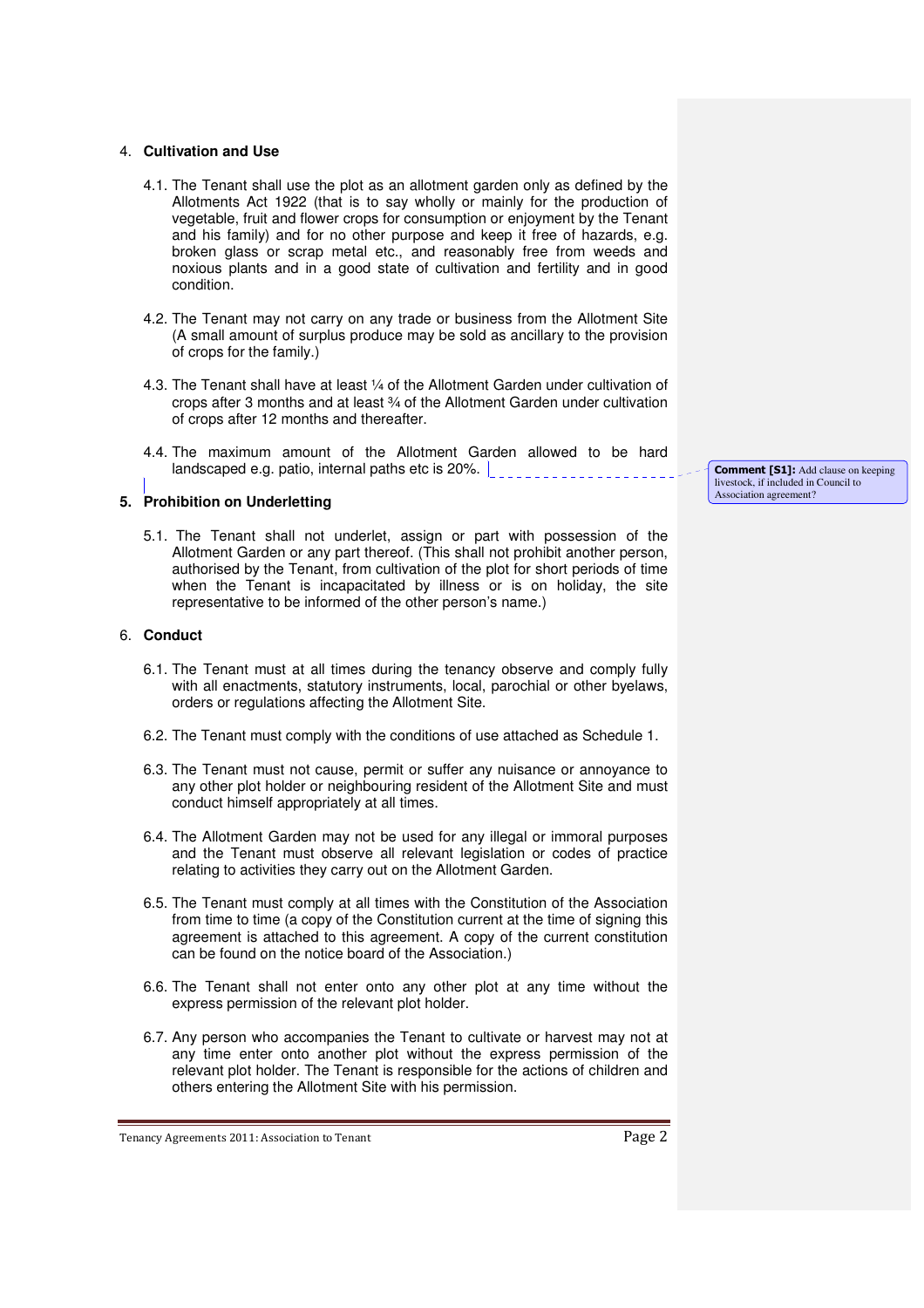6.8. The Tenant must not remove produce from any other plot without the express permission of the relevant plot holder.

#### **7. Lease Terms**

7.1. The Tenant must observe and perform all conditions and covenants that apply to the Allotment Site contained in any lease under which the Association hold the Allotment Site.

#### 8. **Termination of Tenancy**

- 8.1. The tenancy of the Allotment Garden shall terminate
	- 8.1.1. automatically on the Rent Day next after the death of the Tenant, or
	- 8.1.2. on the day on which the right of the Association to occupy determines by reason of notices served on the Association in compliance with S1(b) (c) or (d) Allotments Act 1922, or
	- 8.1.3. by re-entry after three months previous notice in writing to the Tenant on account of the land being required for building mining or any other industrial purpose or for roads or sewers necessary in connection with any of those purposes, or
	- 8.1.4. by the Association giving the Tenant at least twelve months notice in writing expiring on or before 6 April or on or after 29 September in any year, or
	- 8.1.5. by the Tenant giving the Association 28 days notice in writing, or
	- 8.1.6. by re-entry if the rent is in arrears for not less than 40 days, or
	- 8.1.7. by re-entry if the Tenant is not duly observing the conditions of this tenancy, or
	- 8.1.8. by re-entry if the Tenant becomes bankrupt or compounds with his creditors.
- 9. In the event of the termination of the tenancy the Tenant shall return to the Association any property (keys, etc.) made available to him during the Tenancy and shall leave the plot in a clean and tidy condition. If in the opinion of the Association the plot has not been left in a satisfactory condition, any work carried out by the Association to return the plot to a satisfactory condition shall be charged to the Tenant (section 4 Allotments Act 1950).

#### 10. **Change of Address**

10.1. The Tenant must immediately inform the Association of any change of address.

#### 11. **Notices**

11.1. Any notice given under this agreement must be in writing and to ensure safe receipt should be delivered by hand or sent by registered post or recorded delivery. A notice may be sent by fax or email if a confirmatory copy is delivered by hand or sent by registered post or recorded delivery on the same day.

Tenancy Agreements 2011: Association to Tenant **Page 3** Page 3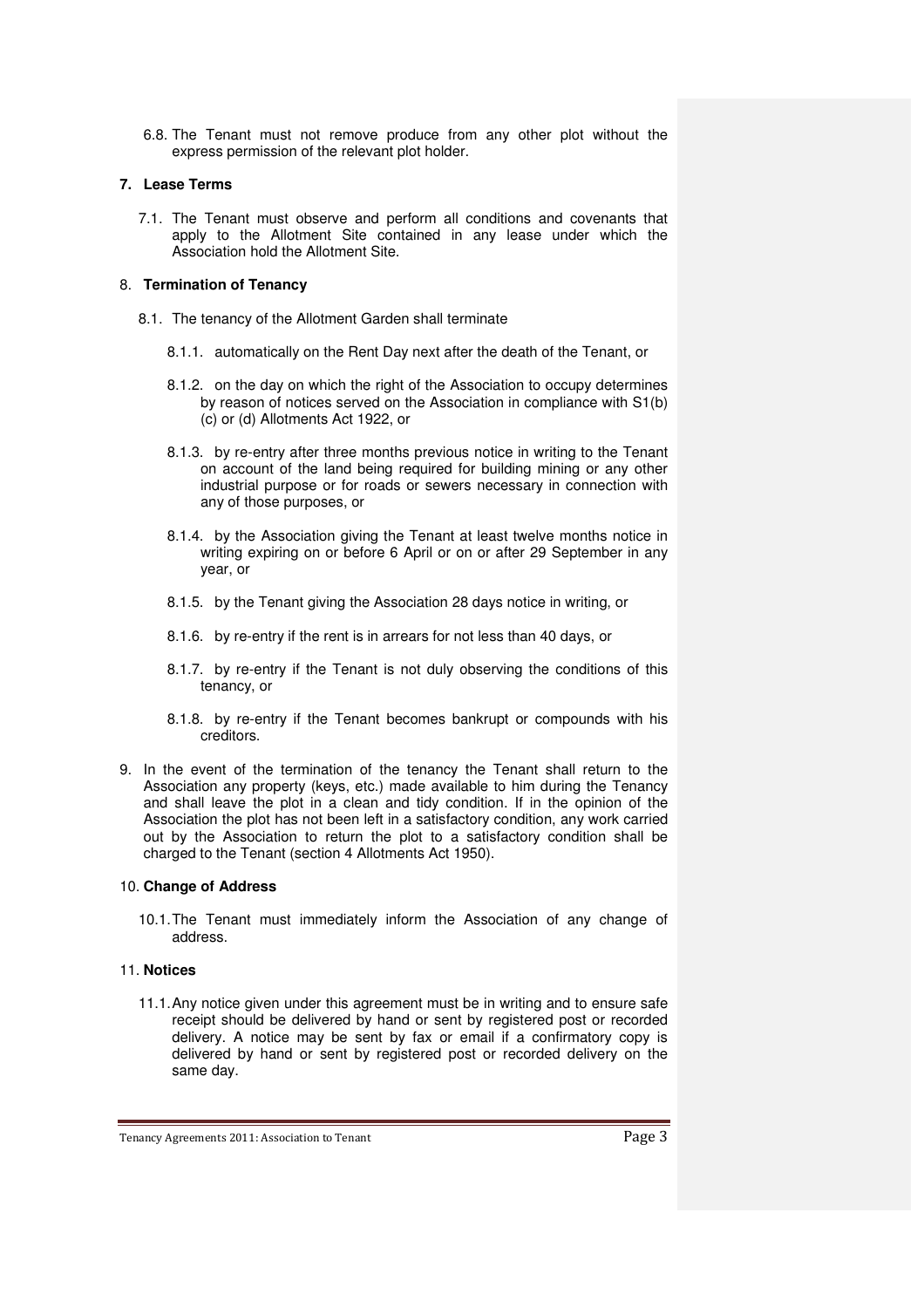- 11.2. Any notice served on the Tenant should be delivered at or sent to his last known home address. Any address served on the Association should be sent to the address given in this agreement or any address specified in a notice given by the Association to the Tenant.
- 11.3. A notice sent by registered post or recorded delivery is to be treated as having been served on the third working day after posting whether it is received or not.
- 11.4. A notice sent by fax or email is to be treated as served on the day on which it is sent or the next working day where the fax or email is sent after 1600 hours or on a non working day, whether it is received or not, unless the confirmatory copy is returned to the sender undelivered.

Executed by the Association by signing by two members of the committee

In the presence of

Signed by the Tenant

In the presence of

**O'Dell House, Hunters Road, Corby, Northants NN17 5JE T: 01536 266576 W: nsalg.org.uk E: natsoc@nsalg.org.uk**  © **NSALG 2011**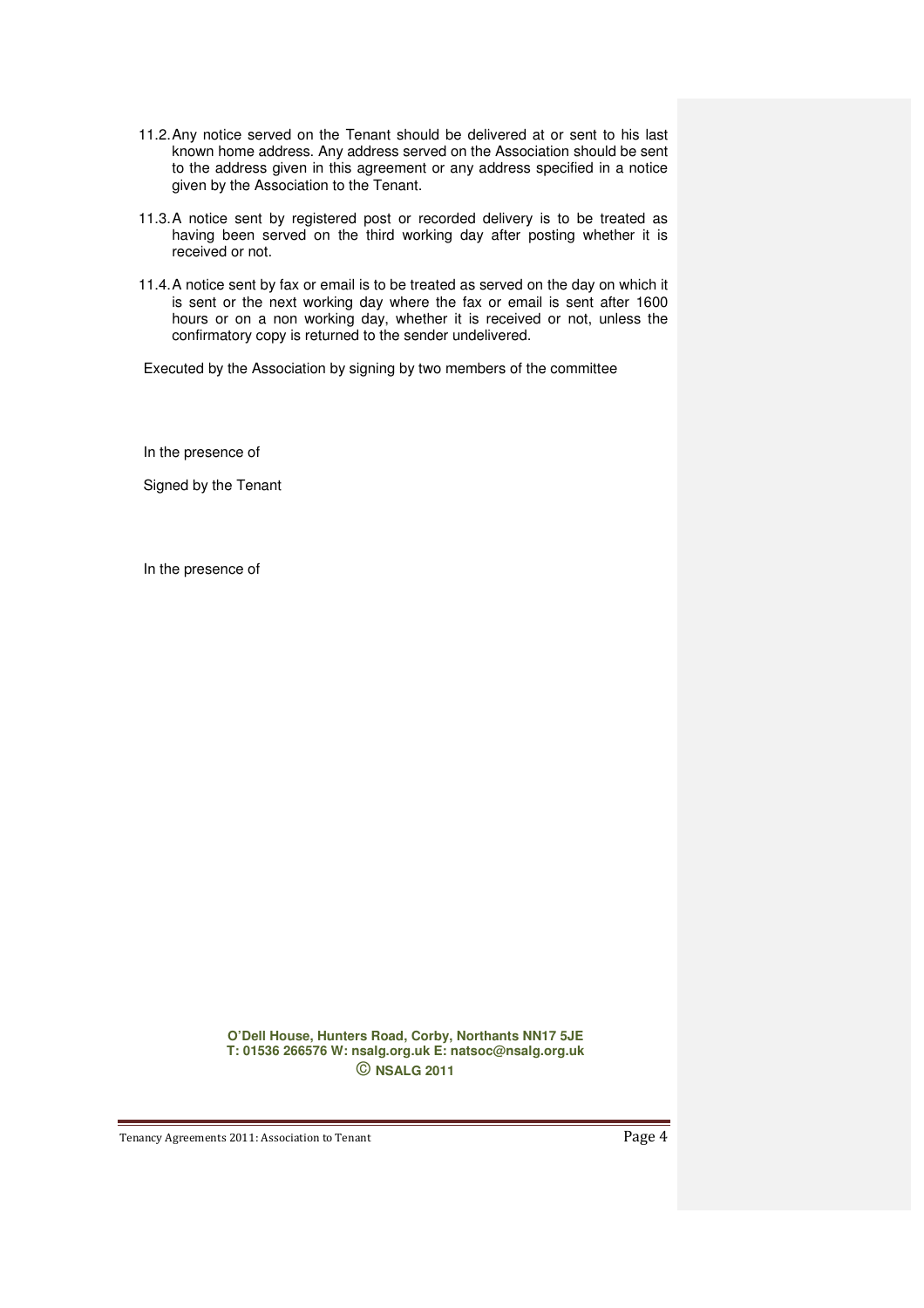#### SCHEDULE 1

#### Conditions of Use

#### **1. Trees**

- 1.1. The Tenant shall not without the written consent of the Association cut or prune any trees, apart from carrying out the recognised pruning practices of fruit trees.
- 1.2. The Tenant shall not plant any trees other than dwarf fruiting trees and or fruiting bushes without the prior consent of the Association.

#### **2. Hedges and Paths**

- 2.1. The Tenant shall keep every hedge that forms part of the boundary of his Allotment Garden properly cut and trimmed, all pathways between plots trimmed and well maintained up to the nearest half width by each adjoining tenant, keep all ditches properly cleansed and maintained and keep in repair any other fences and any other gates or sheds on his Allotment Garden.
- 2.2. The Tenant shall not use any barbed or razor wire (or similar) for a fence adjoining any path on the Allotment Site.
- 2.3. Public paths and haulage ways (roads) must be kept clear at all times.
- 2.4. All paths must be kept a minimum of 45 centimetres wide.

#### 3. **Security**

- 3.1. The Tenant shall be issued with a key/code/card to access the Allotment Site either by car or on foot. No replicas are to be made. No codes shall be passed to anyone other than the person authorised by the Tenant to work on his Allotment Garden under paragraph 5 of the Agreement.
- 3.2. The key/code/card is to be used by the Tenant only or by an authorised person under paragraph 5 of the Agreement.
- 3.3. The main access gate shall be closed and locked at all times. (For the protection of lone tenants and prevention of unauthorised visitors, the emergency services will be provided with keys). Please ensure that the gate is locked at all times after you enter and after you leave the Allotment Site.

#### 4. **Inspection**

4.1. An officer of the Association if so directed may enter allotment gardens for inspection of the state of cultivation and general condition of the plot, sheds, greenhouses, polytunnels and any livestock and full access must be given by the Tenant to the officer at a mutually agreed, mutually convenient time.

#### **5. Water/Hoses /Fires**

- 5.1. The Tenant shall within 21 days of demand pay such reasonable sum as may be demanded of him for the cost of his water use.
- 5.2. The Tenant shall practice sensible water conservation, utilise covered water butts on sheds and other buildings and consider mulching as a water conservation practice.

Tenancy Agreements 2011: Association to Tenant Page 5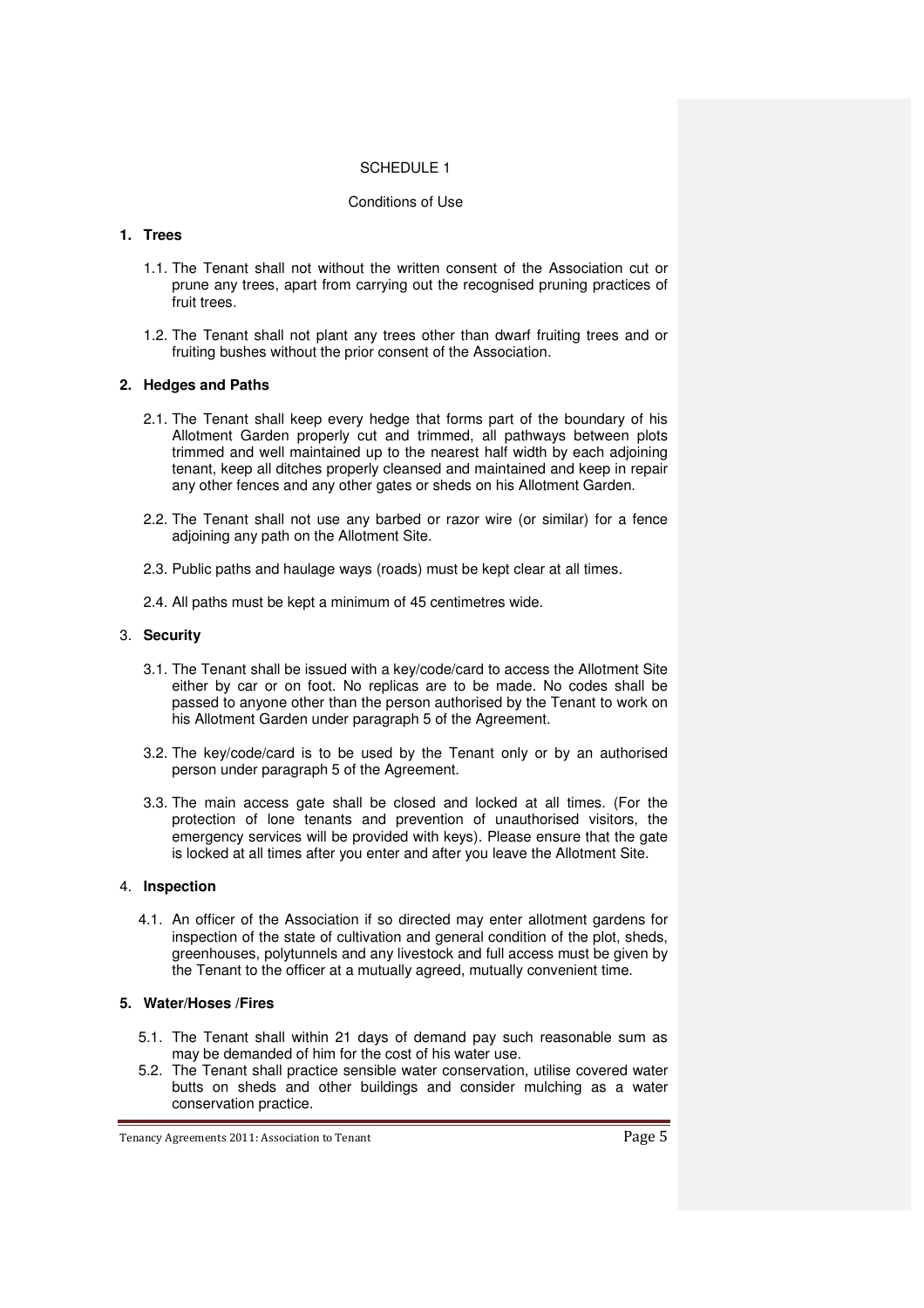- 5.3. The Tenant shall have consideration at all times for other tenants when extracting water from water points. No hoses are to be used at any time.
- 5.4. Fires are allowed for the burning of materials from the Allotment Garden only i.e. diseased plants and dried-out organic material that will burn without smoke or hazardous residue, between the hours of 15.00 and 19.00 and 15.00 and dusk in winter. All fires must be attended at all times and not cause a nuisance to neighbouring residents or other plot holders. All fires must be fully extinguished before leaving the site**.** The Tenant shall not bring or allow to be brought on to the Allotment Site any materials for the purpose of burning such waste.
- 5.4 No fires are permitted on the Allotment Site.

#### 6. **Dogs**

6.1. The Tenant shall not bring or cause to be brought onto the Allotment Site a dog unless it is held at all times on a leash, and remains on the Tenant's Allotment Garden only. Any faeces to be removed and disposed of off site by the Tenant.

#### **7. Livestock**

- 7.1. Except with the prior written consent of the Association the Tenant shall not keep any animals or livestock on the Allotment Garden save rabbits and hens (no Cockerels**)** to the extent permitted by section 12 Allotments Act 1950. (Such animals not to be kept for trade or business purposes and accordingly to be limited in number as the Association may provide in writing.)
- 7.2. Livestock must be kept so that they are not prejudicial to health or a nuisance.

#### **8. Buildings and Structures**

- 8.1. The Tenant shall not without the written consent of the Association erect any building or pond on the Allotment Garden, provided that consent shall not be refused under this clause for the erection of any building reasonably necessary for the purpose of keeping rabbits or hens or be unreasonably withheld for the erection of a garden shed, greenhouse or polytunnel the maximum size and positioning of which shall be determined by the Association. The Tenant may also require permission from the relevant planning authority.
- 8.2. Only glass substitutes such as polycarbonate, perspex or other alternatives may be used in any permitted structures.
- 8.3. The Tenant shall keep all sheds, greenhouses, polytunnels and other structures in good repair to the satisfaction of the Association.
- 8.4. Oil, fuel, lubricants or other inflammable liquids shall not be stored in any shed except in an approved container with a maximum capacity of 5 litres for use with garden equipment only.
- 8.5. The Association will not be held responsible for loss by accident, fire, theft or damage from Allotment Garden.

Tenancy Agreements 2011: Association to Tenant Page 6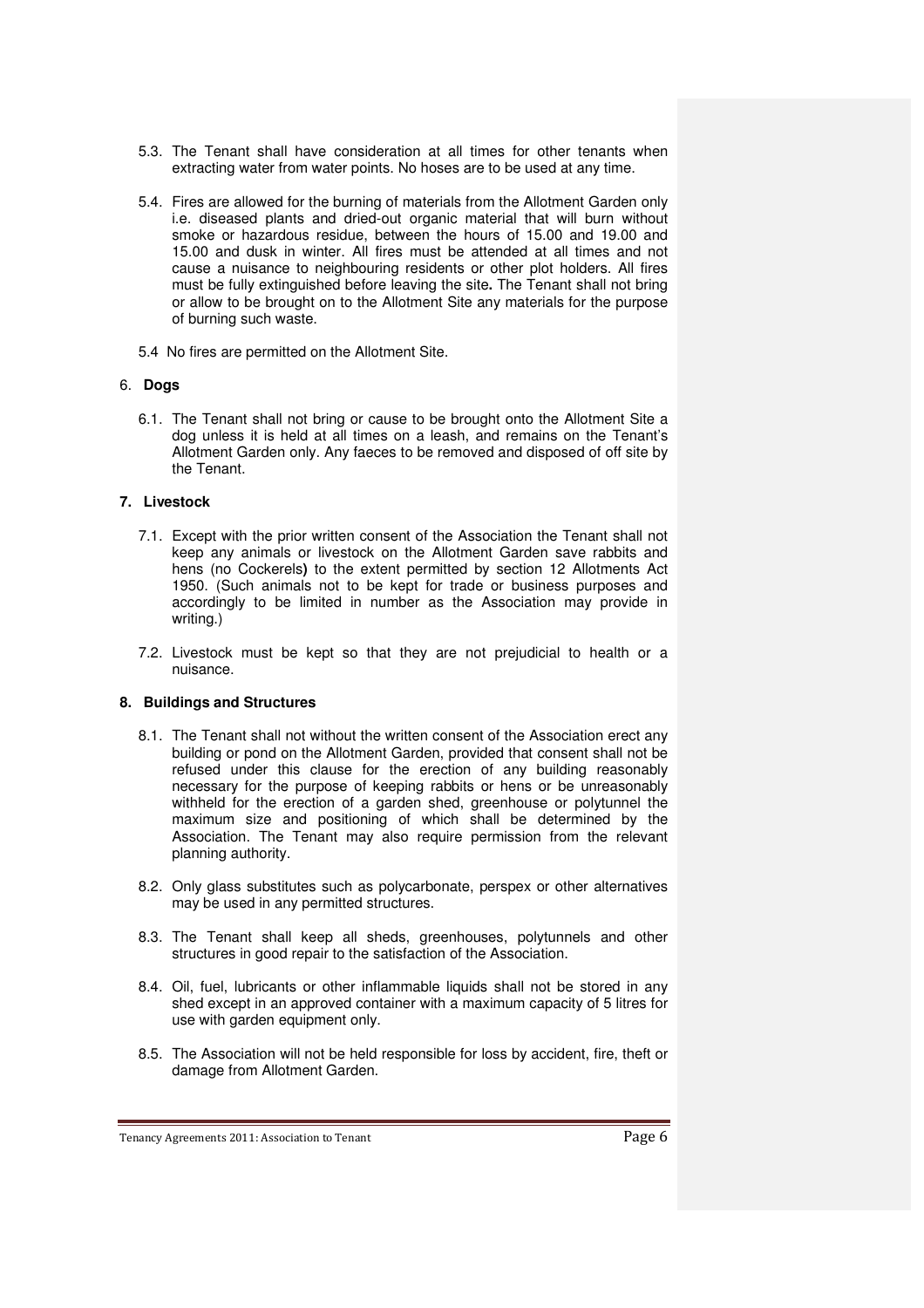#### **9. General**

- 9.1. The Tenant shall not deposit or allow other persons to deposit on the Allotment Garden any rubbish, refuse or any decaying matter (except manure and compost in such quantities as may reasonably be required for use in cultivation) or place any matter in the hedges, ditches or dykes in or surrounding the Allotment Site.
- 9.2. The Tenant must cover any manure on the Allotment Garden which has not been dug in.
- 9.3. All non compostable waste shall be removed from the Allotment Site by the Tenant.
- 9.4. The Tenant shall not utilise carpets or underlay on the Allotment Garden.

#### **10. Chemicals, Pests, Diseases and Vermin**

- 10.1. Only commercially available products from garden or horticultural suppliers shall be used for the control of pests, diseases or vegetation.
- 10.2. When using any sprays or fertilisers the Tenant must
	- 10.2.1. take all reasonable care to ensure that adjoining hedges, trees and crops are not adversely affected and must make good or replant as necessary should any damage occur, and
	- 10.2.2. so far as possible select and use chemicals, whether for spraying, seed dressing or for any other purpose whatsoever, that will cause the least harm to members of the public, game birds and other wildlife, other than vermin or pests, and
	- 10.2.3. comply at all times with current regulations on the use of such sprays and fertiliser.
- 10.3. The use and storage of chemicals must be in compliance with the all relevant legislation.
- 10.4. Any incidence of vermin (rats) on the Allotment Site must be reported to the Association.

#### 11. **Notices**

- 11.1. The Tenant will endeavour to maintain the plot number provided by the Association in good order and ensure it is visible at all times.
- 11.2. The Tenant shall not erect any notice or advertisement on the Allotment Site without prior consent of the Association.

#### 12. **Car Parking**

12.1. Only the Tenant or persons acting for them shall be permitted to bring cars onto the site and they must be parked in the designated areas for parking shown on the allotment plan and not obstruct the haulage ways at any time.

**Delete as applicable, any deletions to be initialled by both the Association and the Tenant**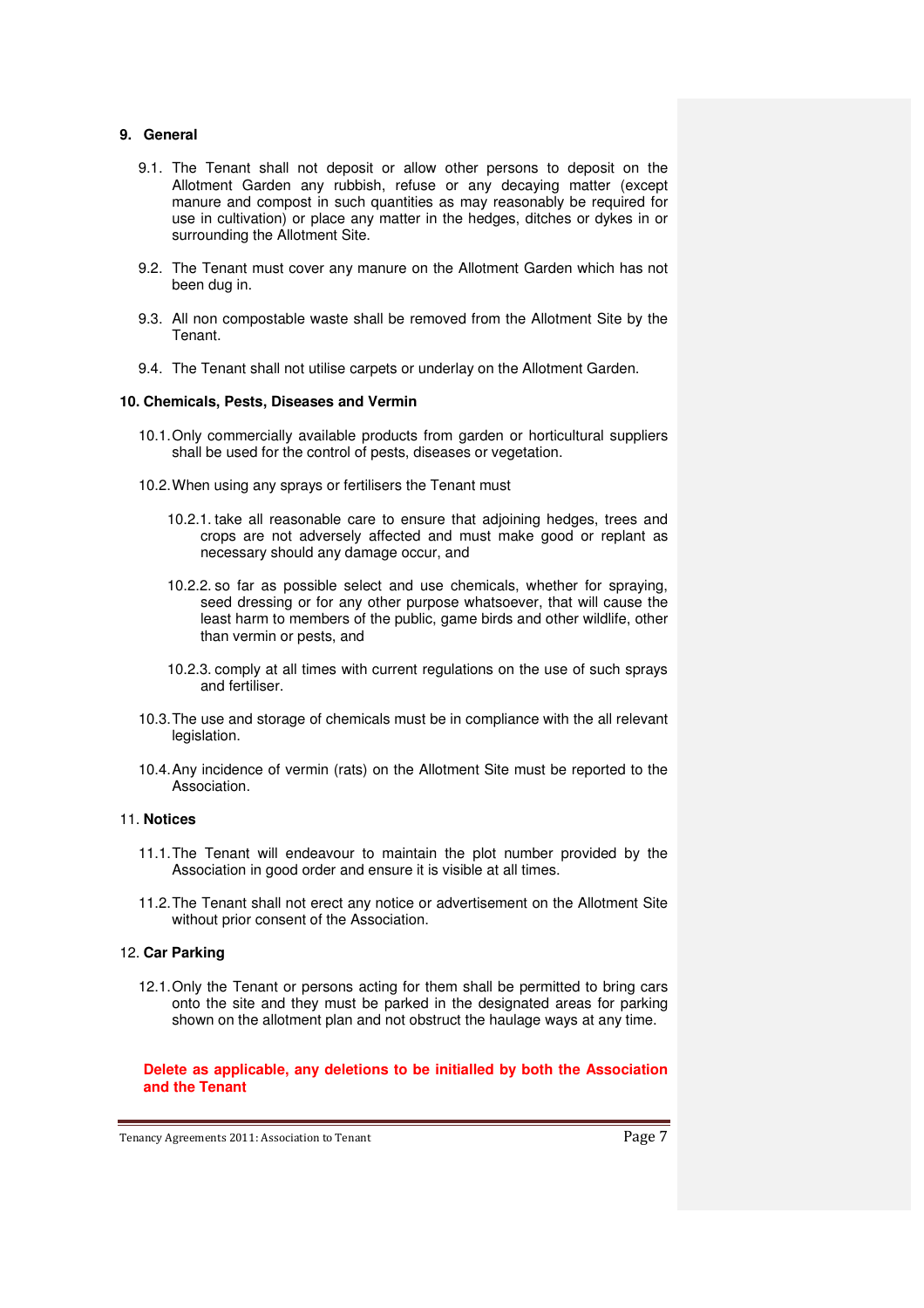

National Society of Allotment and Leisure Gardeners Ltd

This Agreement is made the day of 20

B E T W E E N

- (1) Hardwick Parish Council
- Of (registered address?)
	- ("The Council") and
	- (2) Merdian Fields Allotments Association
	- Of what address to use, presumably an identified committee member
	- ("The Association")

Now it is agreed as follows:-

#### 1. **Interpretation**

- 1.1. Words referring to one gender will be read as referring to any other gender and words referring to the singular will be read as referring to the plural and vice versa.
- 1.2. Where the tenant is more than one person the obligations and liabilities will be joint and several obligations and liabilities of those persons.
- 1.3. The clause headings do not form part of this Agreement and will not be taken into account in its interpretation.

#### 2. **Allotment**

2.1. The Council agrees to let and the Association agrees to take all that piece of land situated at Johnson Drive, Hardwick ("the Allotment Site") containing approximately square metres more particularly delineated/for the purpose of identification only edged red on the plan annexed hereto (subject to any exceptions reservations and provisions contained in any deed or document under which the Council hold or derive title to the land) excepting and reserving to the Council and those authorised by it:-

**Comment [S1]:** Check how many square metres and produce map, or refer to fence, if fenced.

Tenancy Agreements 2011: Council to Association Page 1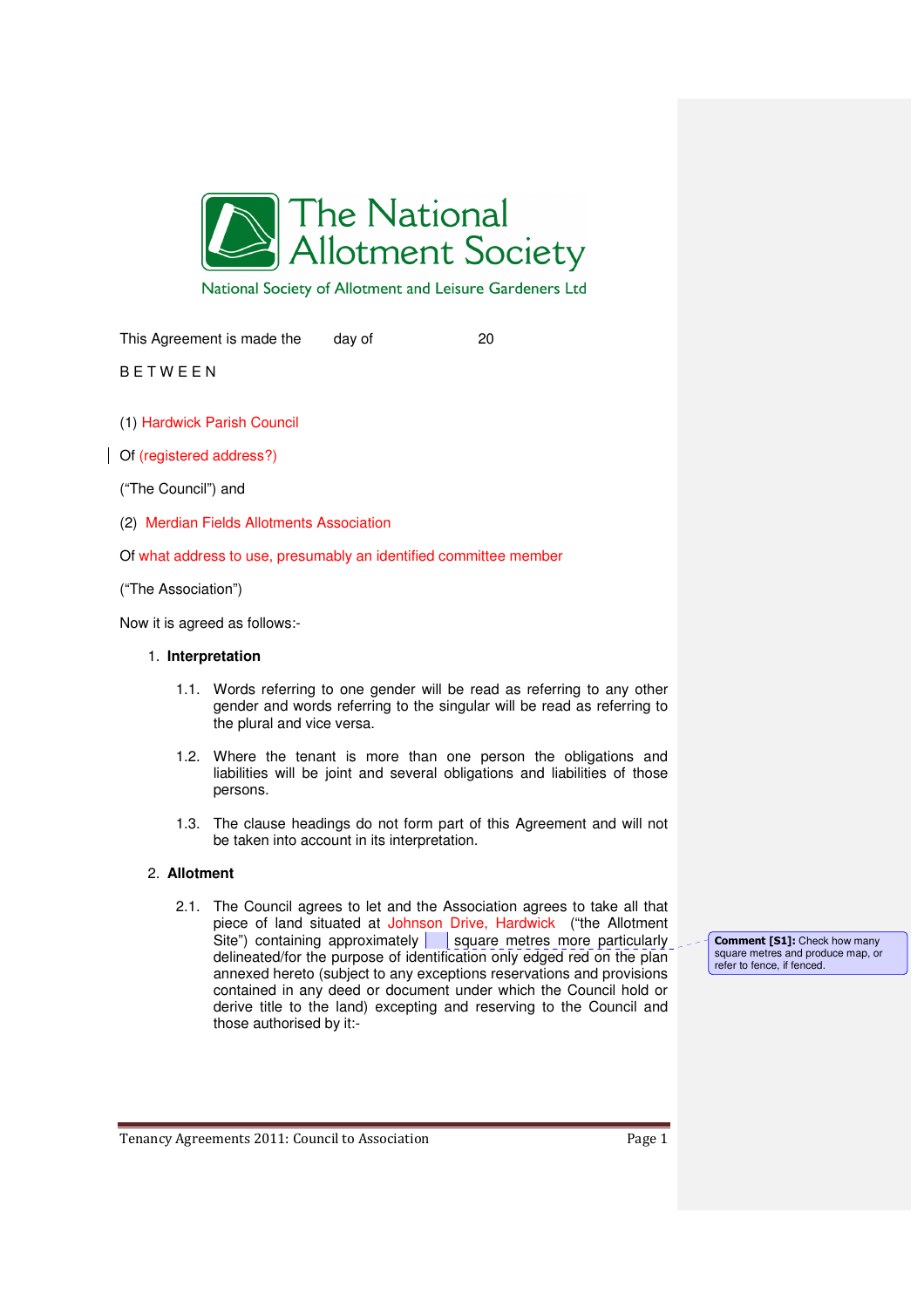- 2.1.1. All mines and minerals;
- 2.1.2. The right to have erect and maintain advertisements:
- 2.1.3. The right to use any existing right of way

#### 3. **Tenancy and Rent**

- 3.1. The Allotment site shall be held for a term of 15 years from determinable as hereinafter provided at a rent of £ 1 (one pound) per annum payable annually in arrear on and
	- ("the Rent Days").
- 3.2. The Association will by each year supply the Council with details of the numbers of vacant plot weeks in the previous rent year (number of vacant plots x number of weeks vacant) and the Council in each year refund the Association the appropriate percentage of rent calculated by reference to the number of vacant plot weeks divided by the total potential plot weeks (number of plots  $\times$  52).
- 3.3. Water supply shall not be included in the rental charge.

#### 4. **Associations Covenants**

- 4.1. The Association will:-
	- 4.1.1. Appoint a committee of management of not less than 3 persons (including a secretary) to be responsible to the Council for the conduct and affairs of the Association;
	- 4.1.2. Provide the Council with the names and addresses of all committee members and notify the Council immediately of any change of membership of the committee;
	- 4.1.3. Use the Allotment Site only as allotment gardens for private horticultural purposes and not for the purpose of any trade or business (trade or business shall be deemed to include the use of land as a market garden) except in the distribution of seeds, fertilisers, tools etc by the Association to its members;
	- 4.1.4. Only let the Allotment Site to individual tenants in accordance with the Tenancy Agreement annexed to this Agreement as Schedule 1;
	- 4.1.5. Not cause or permit to the occupier of any other land belonging to the Council nor adjoining owners of occupiers nor the general public any nuisance or annoyance and no obstruction or encroachment shall be caused or permitted on any path or roadway set out by the Council or Association for the use of the occupiers of the Allotment Site;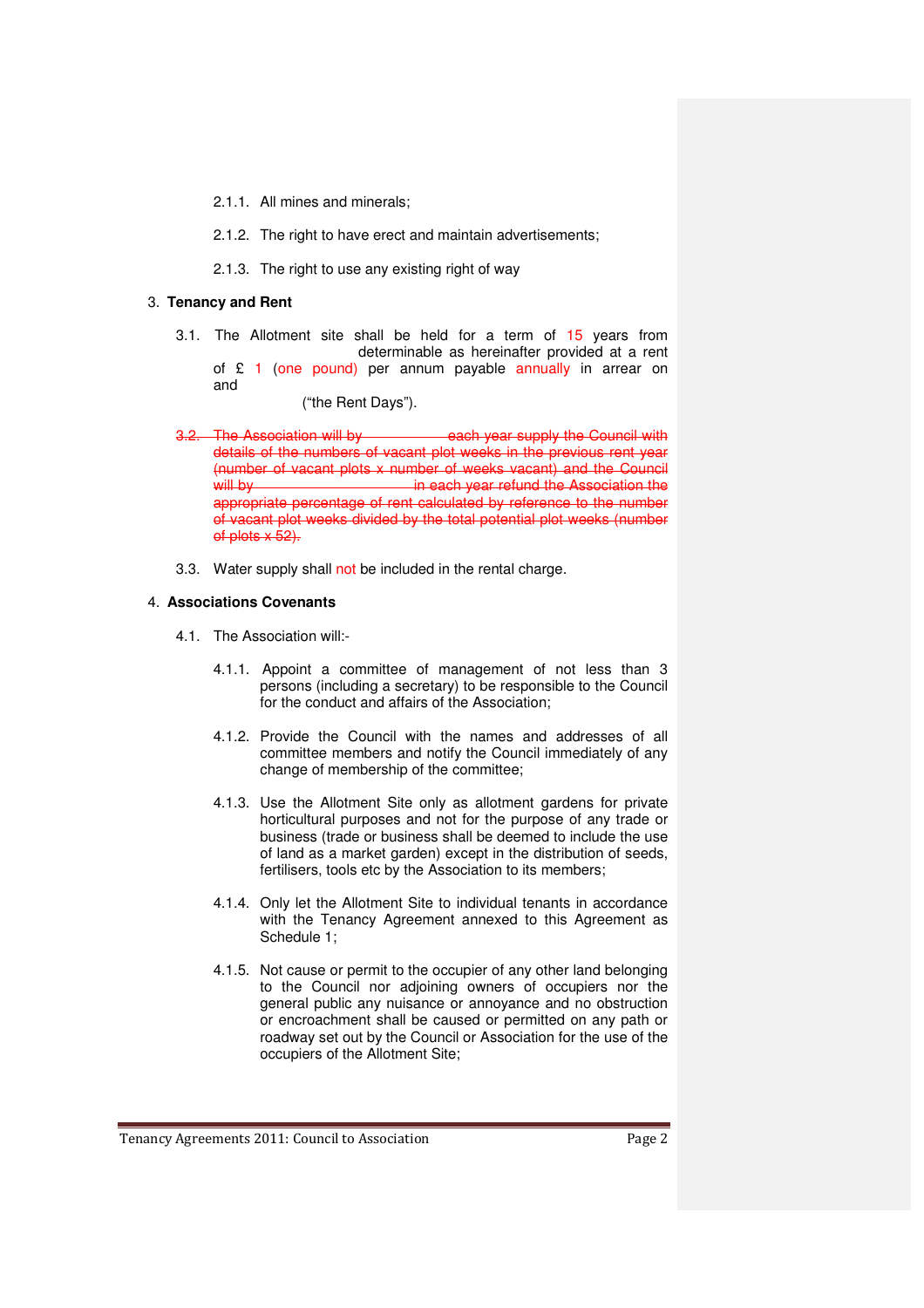- 4.1.6. Not permit any timber or other trees upon the Allotment Site to be cut or pruned and not permit any mineral gravel sand earth or clay to be taken away or carried away without the written consent of the Council provided always that this clause shall not apply to fruit trees grown by individual plot holders;
- 4.1.7. Be responsible for the day to day running of the Allotment Site and shall sublet the individual plots to members of the Association and shall keep a waiting list for that purpose
- 4.1.8. Keep an up-to-date register of the names and addresses of the allotment garden plot holders which register shall contain a record of the rent payments made by the plot holders and should be available for inspection by the Council or officer of the Council at any time on request;
- 4.1.9. Make available for inspection by each allotment plot holder a copy of this Agreement and the Association rules regulations and byelaws (if any).
- 4.1.10. Maintain a list of potential allotment plot holders and let any vacant plot in accordance with the Association rules regulations and byelaws (if any) which shall include provision for a waiting list to be maintained and vacant plot offered in order of date of application. If requested to do so to provide the Council with full details of the tenancies and waiting lists;
- 4.1.11. Not offer a plot to an existing allotment plot holder for so long as there are applicants on the waiting list referred to clause 4.1.10 above;
- 4.1.12. Not assign or transfer the whole or any part of the Allotment Site save to allotment holders as individual allotments in accordance with the terms of this Agreement.
- 4.1.13. Use or permit the use of any building provided on the Allotment Site only by members of the Association and their quests in connection with the use of the allotments as permitted by this Agreement and not make any alteration or addition to the building except with the previous consent in writing of the Council;
- 4.1.14.Pay for the security and maintenance of the internal fabric of the building the cost of all heat and light provided for the building and keep the building in a clean and tidy condition at all times.

**Comment [S2]:** Are there existing trees on site? If no, then this clause is irrelevant but does the Council want a clause that prevents tenants planting trees other than fruit trees. If yes, then will the council add these trees to the list of trees that they manage?

**Comment [S3]:** Does council want a clause re keeping livestock? Eg. "No animal may be kept or let loose on the Allotments, except that the Tenant may allow hens to be kept in a place on the Allotments otherwise than by way of trade or business."

**Comment [S4]:** Does council want a clause requiring the association to purchase insurance indemnifying the Council against all claims to do with the Allotment site (as per Chivers Agreement with Hardwick Allotments Association)?

Tenancy Agreements 2011: Council to Association **Page 3**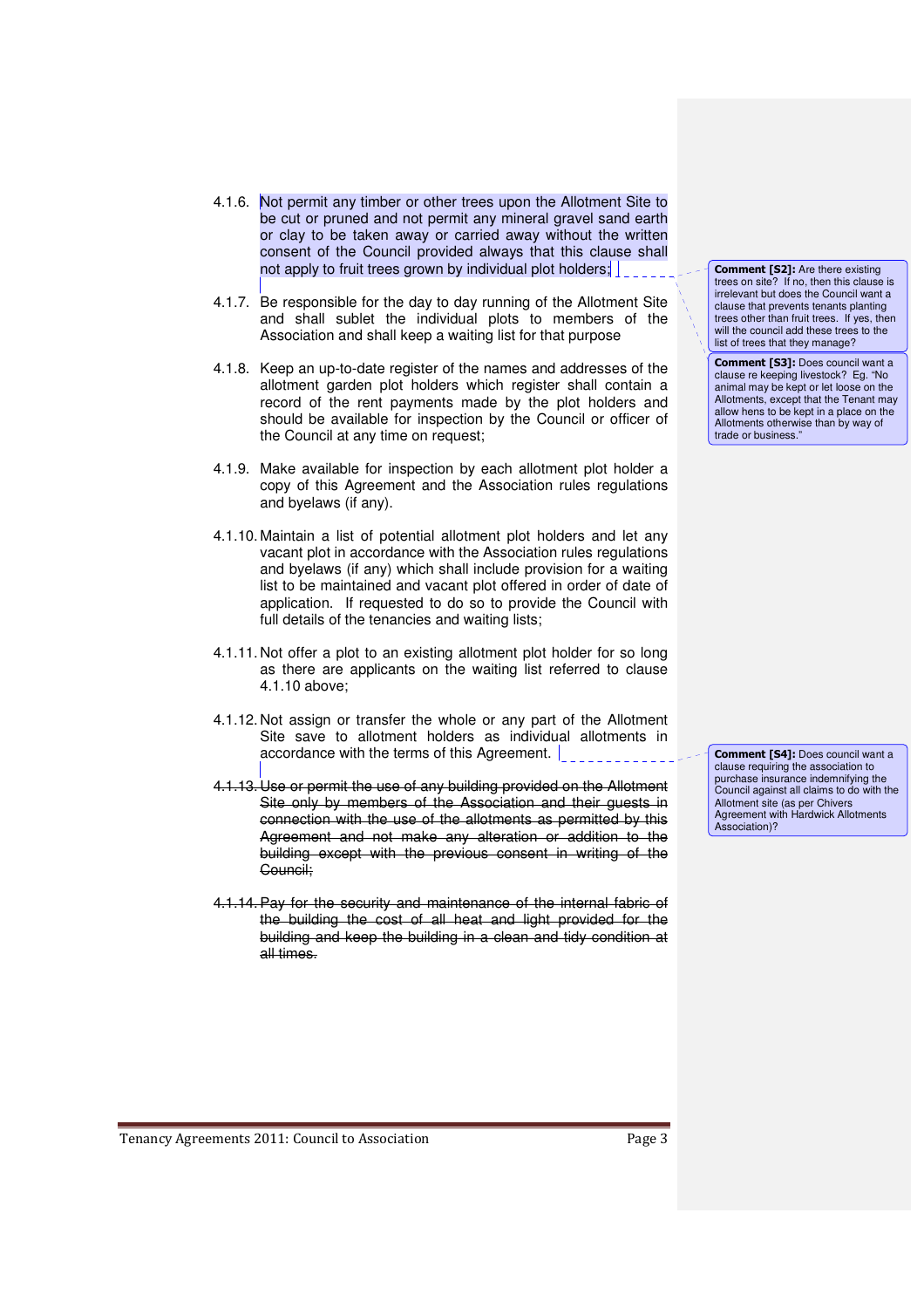#### 5. **Entry onto the Site**

5.1. Any duly authorised officer or agent of the Council shall be entitled at any time to enter upon prior appointment (save in cases of emergency) and inspect the Allotment Site and the Association's records and shall inform the Association of the results of the inspection upon request;

#### 6. **Termination of Tenancy**

- 6.1. This Agreement may be terminated;
	- 6.1.1. By either the Council or the Association giving at least 12 months notice in writing expiring on or before 6 April or on after 29 September in any year, or
	- 6.1.2. By re-entry by the Council at any time after giving 3 months previous notice in writing to the Association on account of the land being required
		- 6.1.2.1. for any purpose (not being the use of the same for agriculture) for which the land was acquired by the Council or has been appropriated under any statutory provision, or
		- 6.1.2.2. for building mining or any other industrial purposes or for roads or sewers necessary in connection with any of these purposes, or
	- 6.1.3. By re-entry by the Council at any time after giving 1 month's previous notice in writing to the Association if
		- 6.1.3.1. the rent or any part thereof is in arrears of not less than 40 days whether legally demanded or not, or
		- 6.1.3.2. the Association has breached any of the conditions contained herein;

#### 7. **The Council Covenants**

- 7.1. To maintain the infrastructure of the Allotment Site which shall include (but not limited to) hauling ways, boundaries of the Allotment Site (but not any individual plots) any trees not growing on plots, ear parks, water mains and tanks and buildings owned by the Council and;
- 7.2. Carry out rubbish clearance from any maintenance of the Allotment Site undertaken by the Council;

#### 8. **Notices**

8.1. Any notice required to be given by the Council to the Association under clause 6 above may be given by sending by registered post or by recorded delivery service a written notice to the last known registered address of the Association or the last known address of its

Tenancy Agreements 2011: Council to Association **Page 4** 

**Formatted:** Strikethrough **Formatted:** Strikethrough **Formatted:** Strikethrough **Comment [S5]:** What does Council want to commit to here?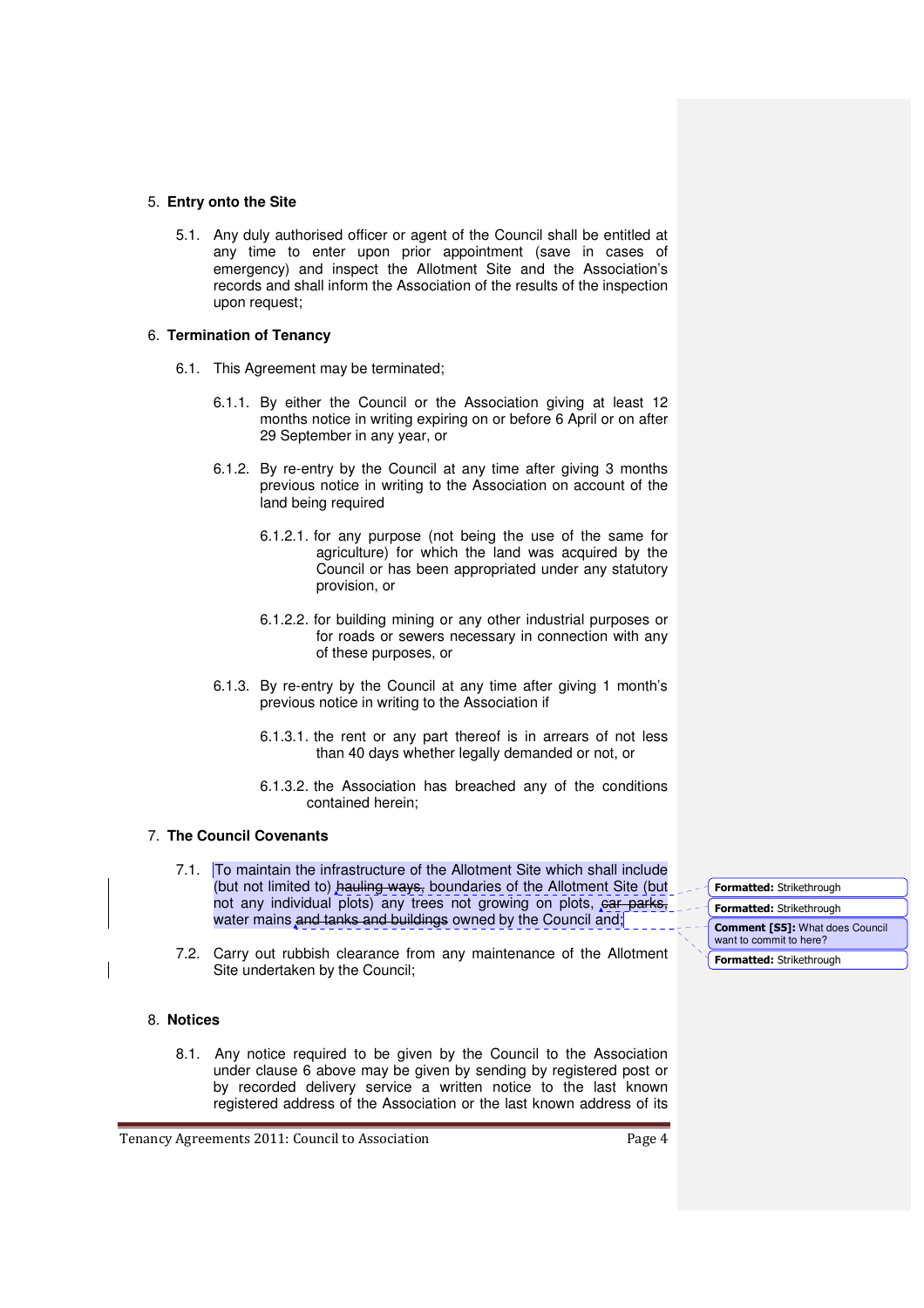secretary or by fixing the same in some conspicuous manner on the allotment site but in the event of the Council giving notice under clause 6 above the Council may as an alternative serve notice by ordinary post or by hand and any notice required to be given by the Association to the Council shall be sufficiently given if signed by the secretary of the Association and sent by registered post or recorded delivery to the Clerk of the Council to the Council's address given at the commencement of this Agreement.

Executed by the Council by

In the presence of

 $\overline{\phantom{a}}$ 

Executed by the Association by signing by Two members of the committee

In the presence of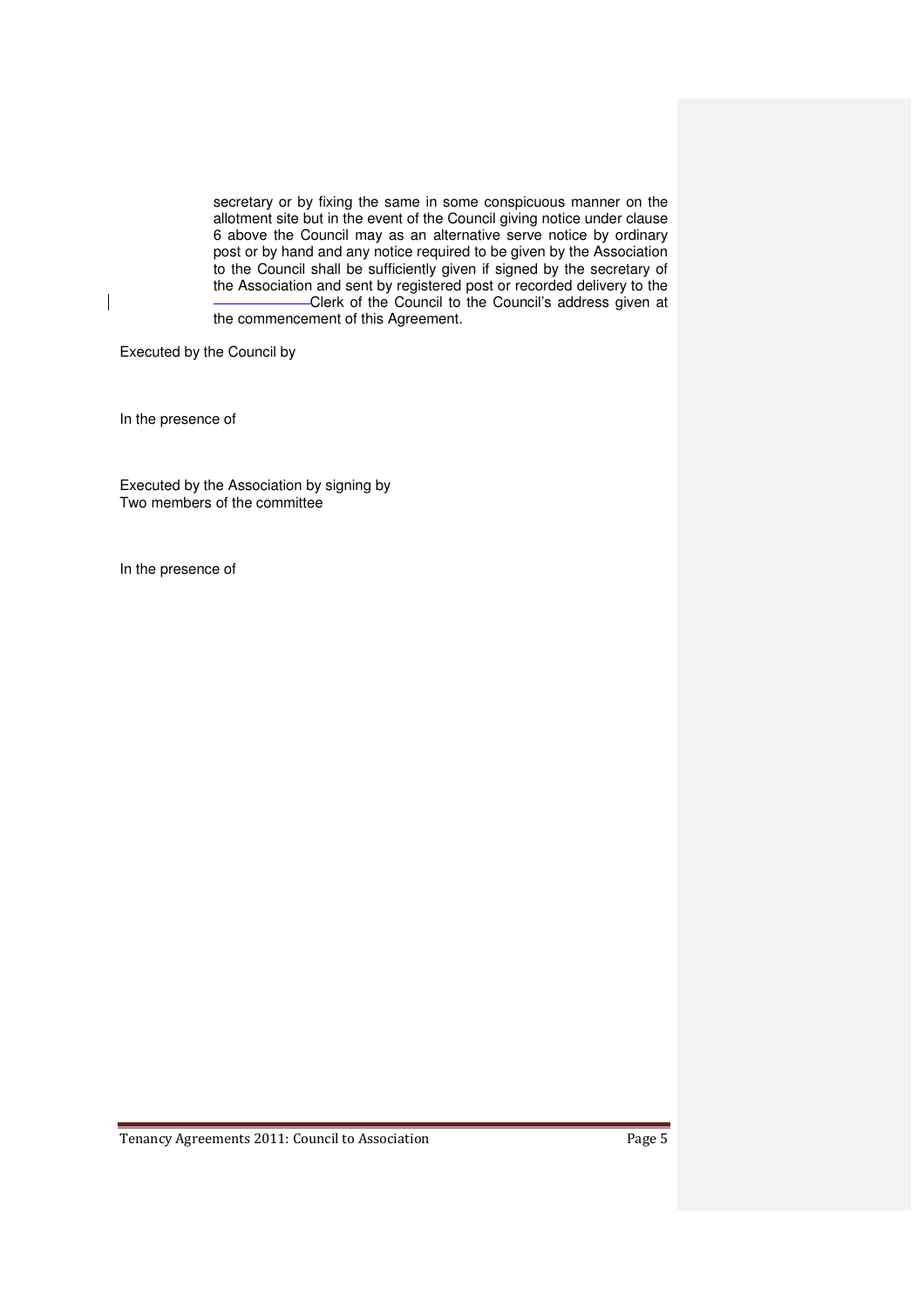

National Society of Allotment and Leisure Gardeners Ltd

### **NOTES TO AGREEMENT BETWEEN COUNCIL AND ASSOCIATION**

- 1. Complete the name and address of the Council and the name and address of the Association.
- 2.1 Insert the address of the site, annex a plan to the agreement if it exists and insert the size of the site. If a plan has been annexed then there is a need to leave in one of either "more particularly delineated" or "for the purpose of identification only". Which clause is left in depends on whether the parties wish to rely on the verbal description of the land as being a dominant identifier or to rely upon the plan. If it is easy to identify from a verbal description it is probably better to have a verbal description that is dominant but if it is difficult to identify then an accurate plan may be more important.
- 3.1 Insert the length of the tenancy agreement, the initial rent and the date(s) when it is payable.
- 3.2 The intention behind this clause is to ensure that if the site is under occupied then the rent payable to the landlord is reduced. Whether the Council would be prepared to accept such a term is open to debate.
- 4. This sets out what the Association will do which will hopefully mean that the site is well run.
- 4.1.4 There is a reference to annexing the tenancy agreement which will hopefully be the National Society Master Agreement.

 If it is the Master Agreement then there is no need to have all the horticultural clauses which are normally found in these agreements since those clauses are found in the Agreement between the Association and the Tenant. Otherwise one finds horticultural requirements being placed upon the Association when in fact it is not the Association who are maintaining the plots.

If there are no buildings on the site clauses 4.1.13 and 4.1.14 can be deleted.

6. Technically there is no restriction on the methods by which an allotment tenancy as distinct from a tenancy of an allotment garden may be determined as the statutes only apply to allotment gardens. However, by inserting these clauses in the Agreement then the Agreement does govern the basis upon which the tenancy of the allotment site can be determined and the provisions provided are the same as those under which a tenancy of an allotment garden could be determined.

### **Execution**

This clause needs to be amended to suit the Council's usual requirements for executing deeds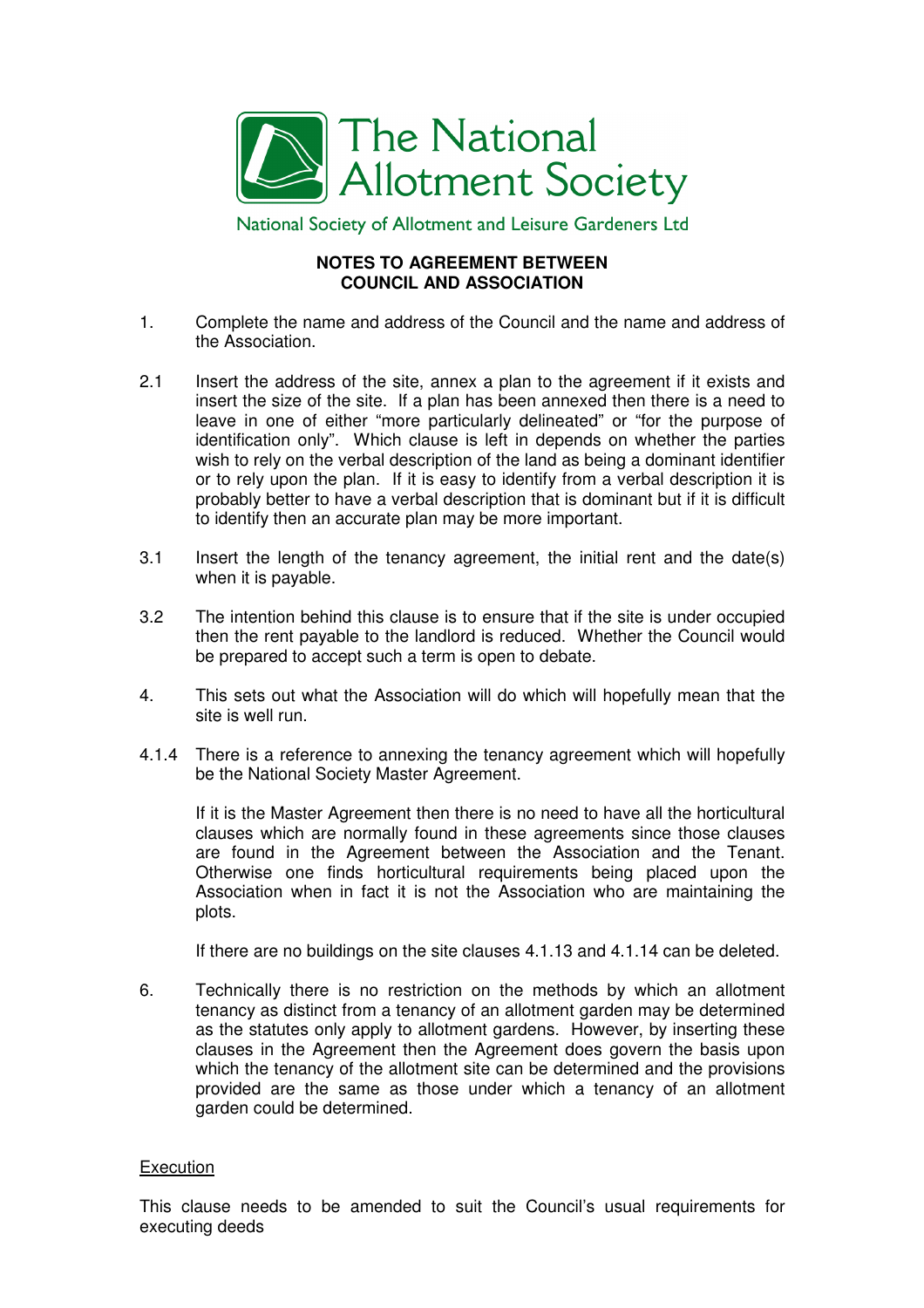

#### National Society of Allotment and Leisure Gardeners Ltd

#### **Notes to Agreement between Association and Tenant**

1 Complete the name and address of the Association and the name and address of the tenant or tenants. Even if there is more than one tenant, they are still referred to in the agreement as "the Tenant".

The agreement is divided into two sections; the first part which has the essential legal clauses and the second part, the schedule with conditions which can be much more readily added to, deleted and amended depending upon the individual requirements of each Association.

- 2.1 Insert the address of the site, the number of the plot, annex a plan to the agreement if it exists and insert the size of the plot (which should be no more than 40 poles, 0.25 of an acre, 0.101 of a hectare or 1000m2).
- 3.1 Insert the date the tenancy runs from and the initial rent and the date when it is payable.
- 3.2 Insert how many months' notice of increase is to be given by the Association to the tenant and the month in which the notice is to be given. Thus, it may be that the tenancy runs from 6 April each year but there is an annual general meeting in May of each year which sets the rent for the next year and that notice needs to be given in September of the increase.
- 3.3 You may wish to charge for water in addition to rent or you may wish to have your rent include the charge for water. If water is included in the rent, delete the words in brackets and delete schedule 1 condition 5.1.
- 4 The tenant needs to understand the purpose of the allotment garden.
- 5 The letting is personal to the tenant.
- 6 These rules are just set out to allow for good management. It will be seen that they refer to constitution. The Society has a draft precedent constitution.
- 7 If, as is often the case, the Association is itself a leaseholder then it is helpful to provide a copy of the Association's lease to each of the plot holders so that they know the conditions and covenants which apply to the site. It is also helpful to have a copy of the head lease on view at the site if possible.
- 8 This gives the grounds on which the tenancy can be brought to an end. It is best to leave all of them in so that you have the potential to bring tenancy to an end even if you do not envisage yourself ever using some of the clauses. Allotment Gardens can only be determined in accordance with S1 Allotments Act 1922.
- 9 Hopefully, the tenant will observe this condition.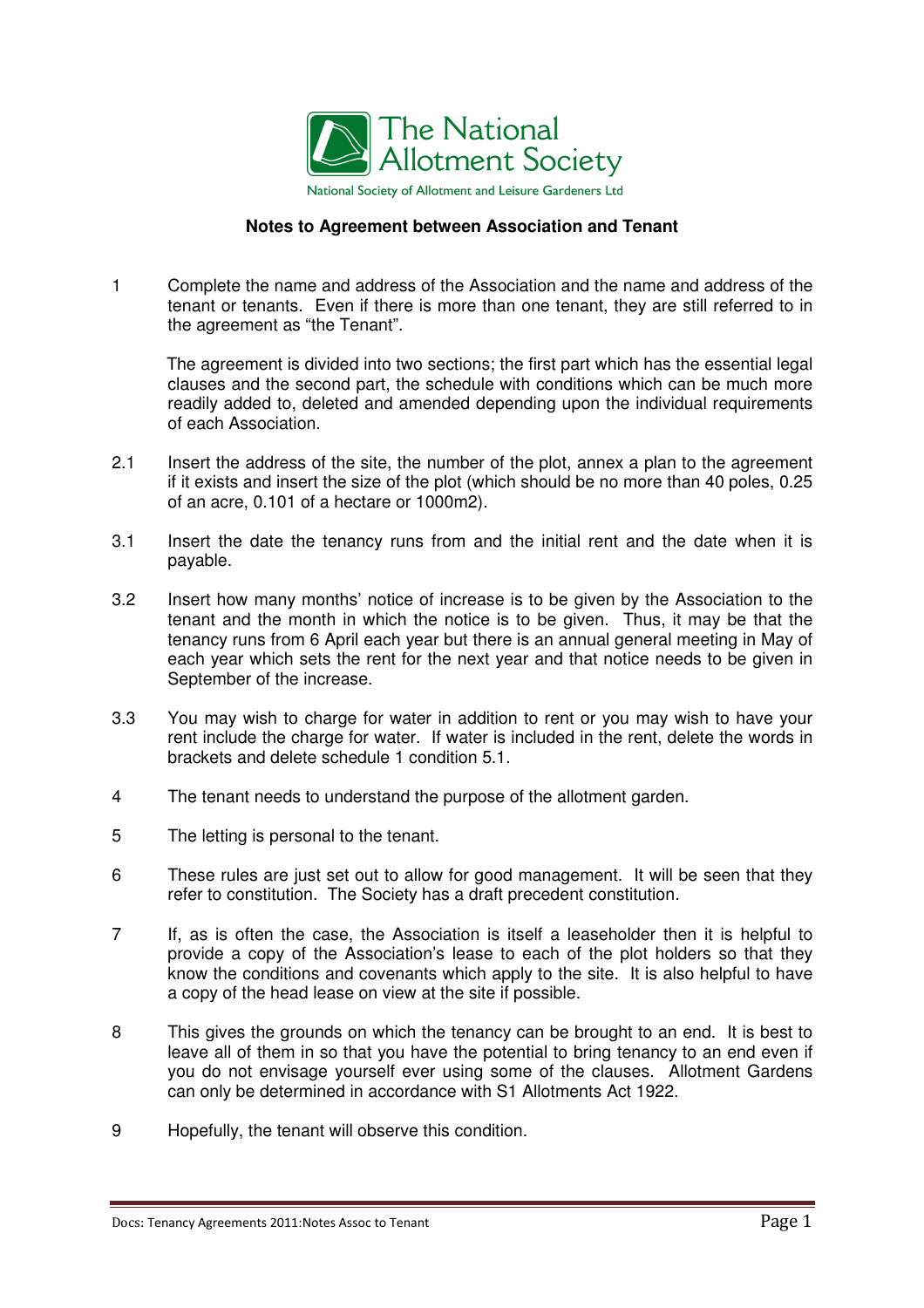11 Proving service of notices is often difficult, hence the detailed provisions. Please follow them if any notice is served.

#### Execution

It is often best for the tenant to be given a copy signed by the two members of the committee in return for the tenant signing a copy of the agreement and giving it to the committee members.

#### Schedule 1 conditions of use

As mentioned above, these conditions can be, within reason, amended, added to and deleted to suit the individual association's circumstances. They are, however, recommended and sensible conditions which should not be removed without good reason as they give you control of the site and the tenants and, if breached, do give you grounds for possession.

- 3 This clause is particularly susceptible to amendment dependant upon the security and access at the site.
- 5.1 As mentioned above, if payment of water is covered in the rent then this should be deleted.
- 5.4 One or the other of these two clauses should be deleted, depending on whether fires are permitted or not. Quite when fires are to be permitted is again a matter of choice for the individual site.
- 12 Again, this is susceptible for amendment depending upon parking arrangements. Note the reference to plan and designated parking areas being marked on the plan.

As it sets out at the bottom, any deletions should be initialled by those signing the agreement.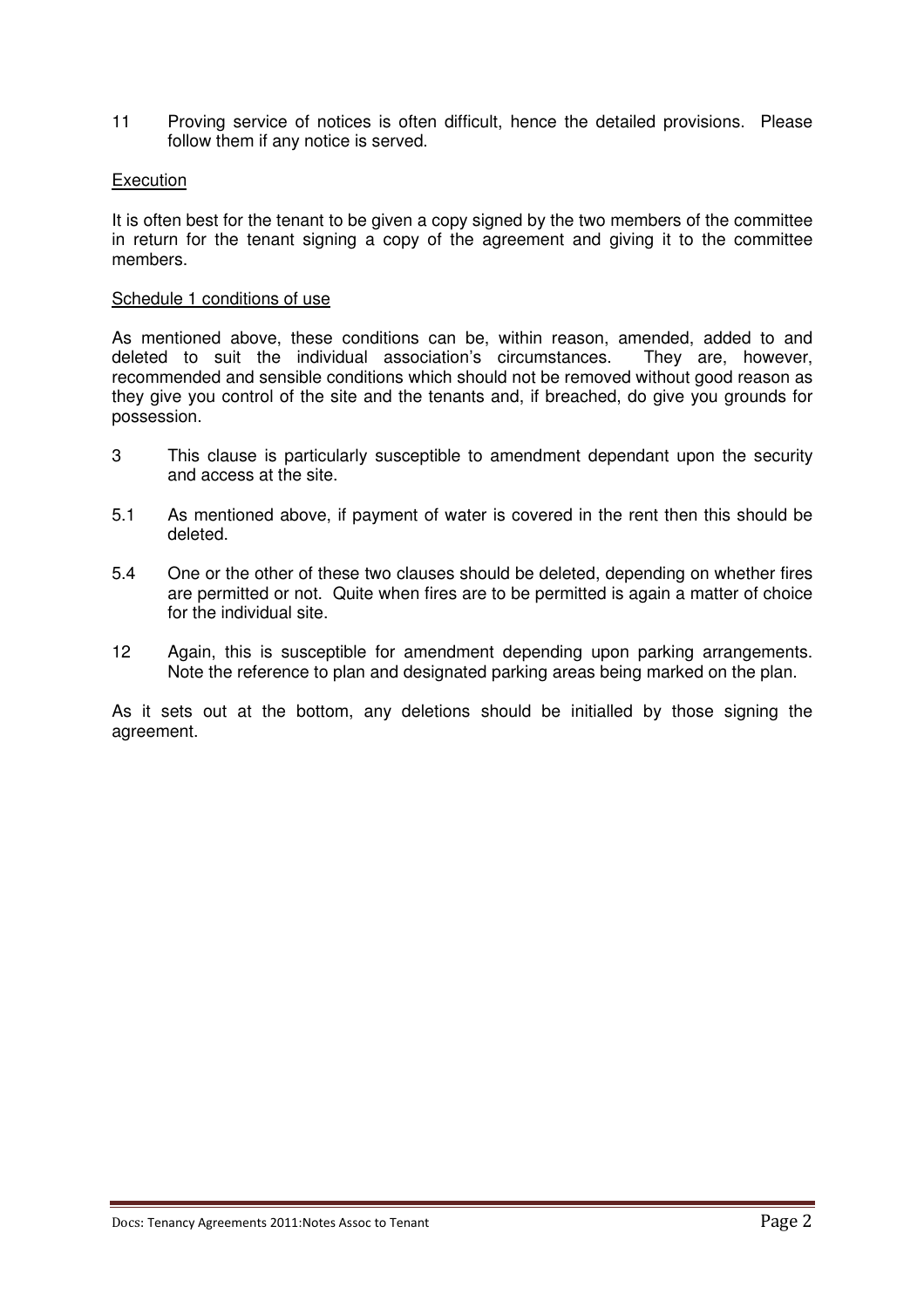**O'Dell House, Hunters Road, Corby, Northants NN17 5JE T: 01536 266576 W: nsalg.org.uk E: natsoc@nsalg.org.uk**  © **NSALG 2011**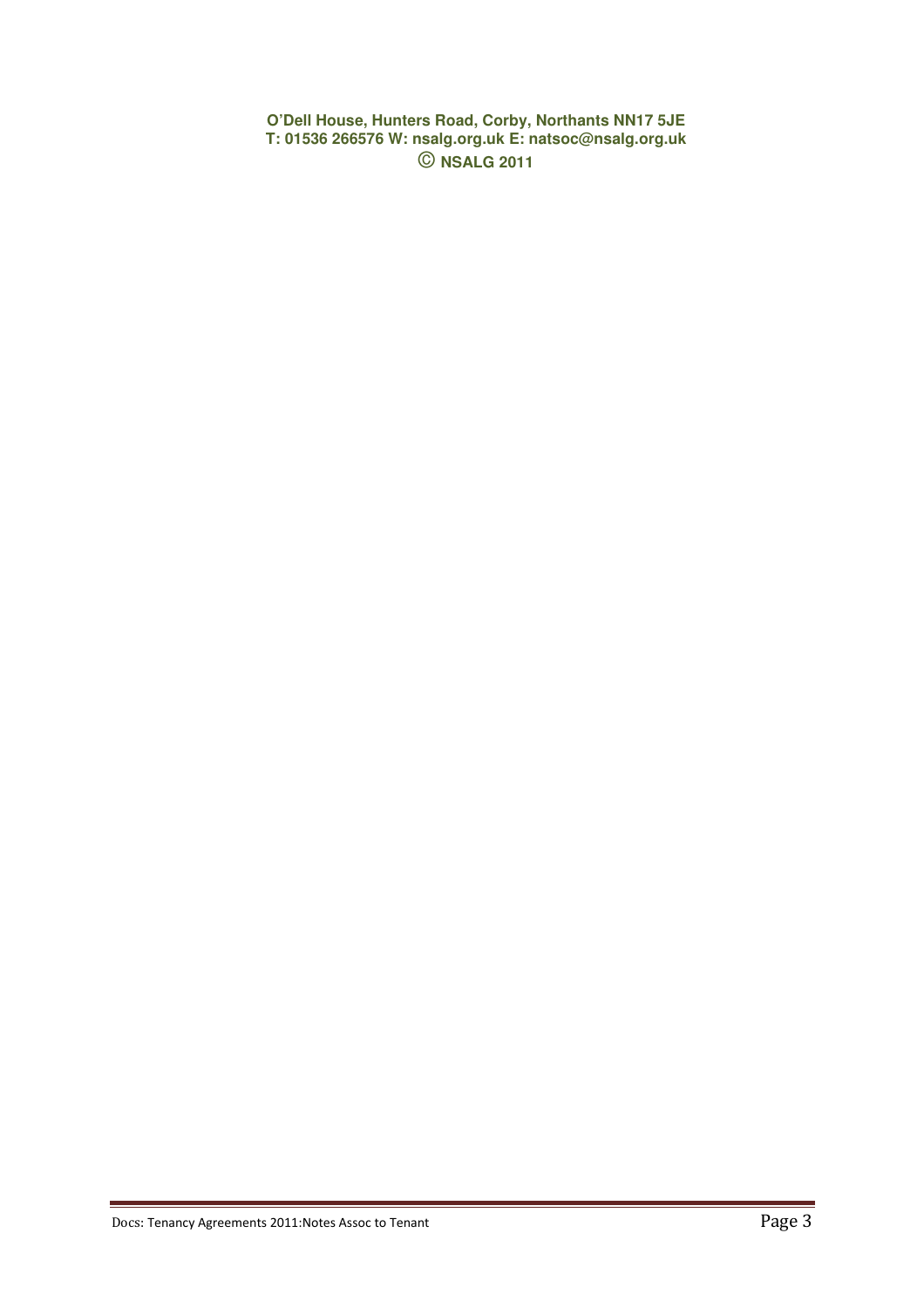|                                                       | <b>HARDWICK PARISH COUNCIL MONTHLY FINANCIAL STATEMENT</b> |              | Feb-22                 |             |
|-------------------------------------------------------|------------------------------------------------------------|--------------|------------------------|-------------|
| <b>Summary of previous month</b>                      |                                                            |              |                        |             |
| <b>Balance brought forward</b>                        |                                                            |              |                        |             |
| <b>Adjustments and amendments</b><br>T GILL - ICDSOFT | USD-GBP ADJUSTMENT                                         |              | 20.08                  |             |
|                                                       |                                                            |              |                        |             |
|                                                       | Expenditure approved at last meeting/between meetings      |              |                        |             |
| <b>STANTEC</b>                                        | <b>COMMUNITY CENTRE</b>                                    |              | $-1,950.00$            |             |
| THE CABIN                                             | <b>ROOM HIRE</b>                                           |              | $-12.00$               |             |
| THE CABIN                                             | ROOM HIRE                                                  |              | $-36.00$               |             |
| <b>JAMES WAKELING</b>                                 | <b>MILLERS WAY</b>                                         |              | $-525.00$              |             |
| <b>Misc credits</b>                                   |                                                            |              |                        |             |
| <b>RESIDENT</b>                                       | <b>TREES</b>                                               |              | 35.00                  |             |
| <b>Total Adjustments</b>                              |                                                            |              | $-2467.92$             |             |
| Balance revised after adjustments                     |                                                            | £935,153.42  |                        |             |
| <b>Bank Reconciliation to last statement</b>          |                                                            |              |                        |             |
| Account                                               |                                                            | <b>Funds</b> | Statement              | Outstanding |
| <b>Unity Trust Current Account</b>                    |                                                            | 809,735.10   | 809971.25              | $-236.15$   |
| Cambridge & Counties Bank                             |                                                            | 97,418.32    | 97,418.32              |             |
| NS&I Income Bond                                      |                                                            | 28,000.00    | 28,000.00              |             |
| Total                                                 |                                                            | 935,153.42   | 935,389.57             | $-236.15$   |
| <b>Expenditure for approval</b>                       |                                                            |              | £                      |             |
| <b>SALARIES &amp; PENSIONS</b>                        |                                                            |              | 566.76                 |             |
| <b>LGS SERVICES</b>                                   | ADMIN SUPPORT JAN                                          |              | 1425.86                |             |
| OPUS ENERGY                                           | STREETLIGHT ELECTRICITY                                    | 387.74 DD    |                        |             |
| A JOOLIA                                              | 150.75                                                     |              |                        |             |
|                                                       |                                                            |              |                        |             |
|                                                       |                                                            |              |                        |             |
| Total expenditure<br>Balance c/f                      |                                                            |              | 2531.11<br>£932,622.31 |             |
|                                                       |                                                            |              |                        |             |

#### **Notes:**

Late invoices will be brought to the meeting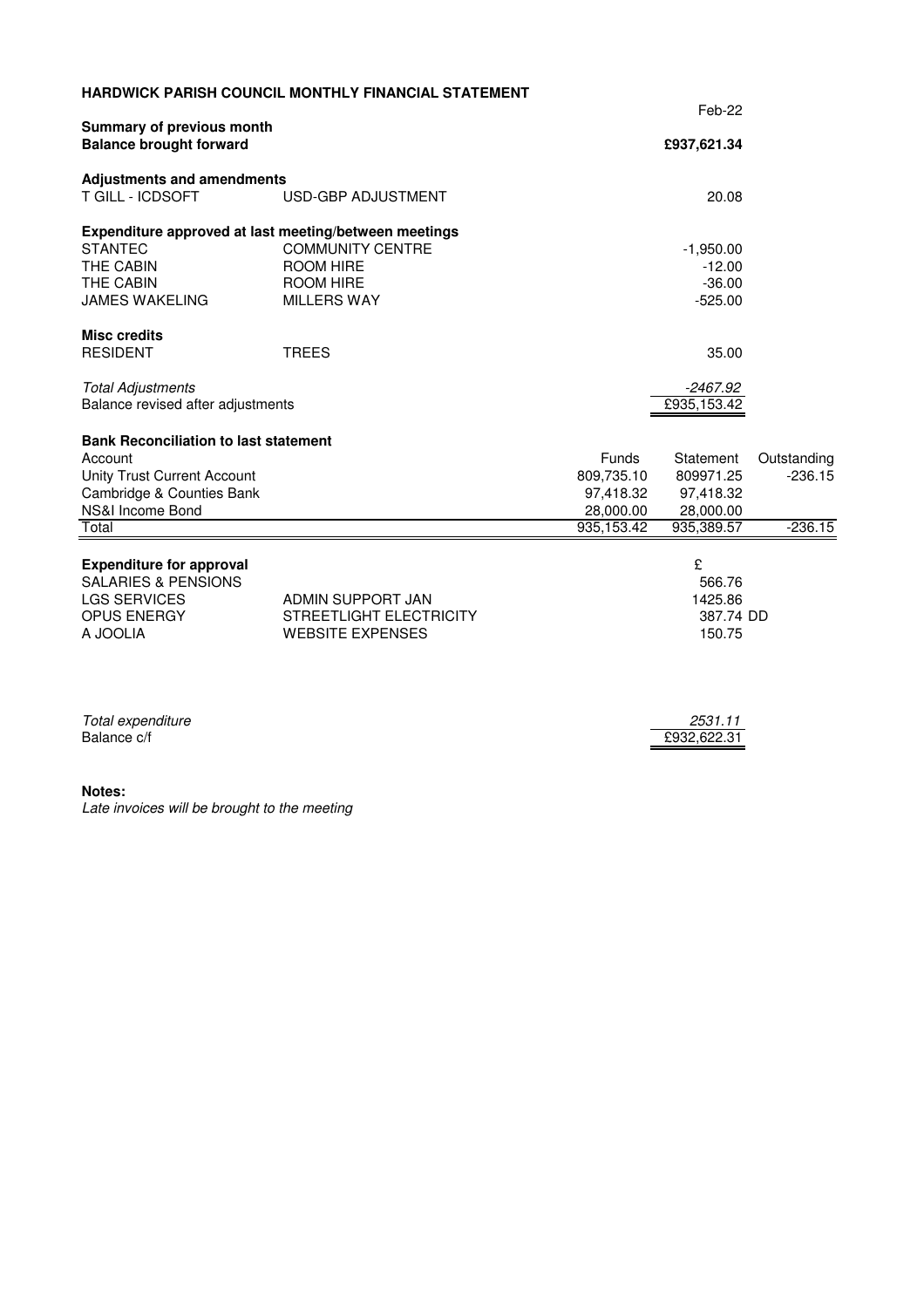# Hardwick Playground Inspection Checklist

Playground Position: St Mary's Church Date:  $15^{\text{th}}$  Feb 2022

Inspector's Name: Alan Everitt

| <b>SITE</b>                                                    |                         | X        | <b>COMMENTS</b>                                                                              |
|----------------------------------------------------------------|-------------------------|----------|----------------------------------------------------------------------------------------------|
| Are signs present<br>andlegible                                | X                       |          | Signs are out of date - refer to kite flying and give old HPC<br><b>Pavillion Address</b>    |
| Are road barriers                                              |                         |          | Unenclosed                                                                                   |
| present and in<br>goodworking                                  |                         |          |                                                                                              |
| condition                                                      |                         |          |                                                                                              |
| Is lighting working                                            |                         |          | No lighting                                                                                  |
| Are fences secure and<br>complete                              |                         |          | No fences                                                                                    |
| Are gates in working<br>order                                  |                         |          | No gates                                                                                     |
| Are pathways                                                   |                         |          | No pathways but there are two raised manhole covers                                          |
| undamaged and free<br>from obstructions                        |                         |          | which are clear trip hazards                                                                 |
| Is the site free of litter,                                    |                         |          | Litter free                                                                                  |
| glass or any dangerous<br>objects                              |                         |          |                                                                                              |
| <b>ANCILLARY</b><br><b>ITEMS</b>                               |                         |          |                                                                                              |
| Are the seats secure<br>and undamaged                          | $\mathbf X$             |          | 2 seats, one with new wood, one weathered                                                    |
| Are litter bins secure<br>and undamaged                        | $\overline{\mathbf{X}}$ |          |                                                                                              |
| Are litter bins emptied                                        |                         | $\bf{X}$ | Not at the time                                                                              |
| Is the planting safe and<br>undamaged                          | $\bf{X}$                |          | Natural planting                                                                             |
| <b>SURFACING</b>                                               |                         |          |                                                                                              |
| Are safety surfaces<br>undamaged                               | $\bf X$                 |          |                                                                                              |
| Are loose-fill surfaces<br>level without rubbish or<br>fouling | $\bf{X}$                |          |                                                                                              |
| <b>EQUIPMENT AII</b>                                           |                         |          | All items are dirty as are safety surfaces. Could all do with                                |
| <b>Items</b>                                                   |                         |          | a spring clean. The wheelie bin cleaner does a hot wash in<br>Histon playpark $-01223277747$ |
|                                                                |                         |          | www.wheeliefreshbins.com                                                                     |
| Are all supports present<br>and secure                         | X                       |          |                                                                                              |
| Is all timber work<br>undamaged                                | $\bf{X}$                |          |                                                                                              |
| Are all safety barriers<br>present                             |                         |          | No safety barriers                                                                           |